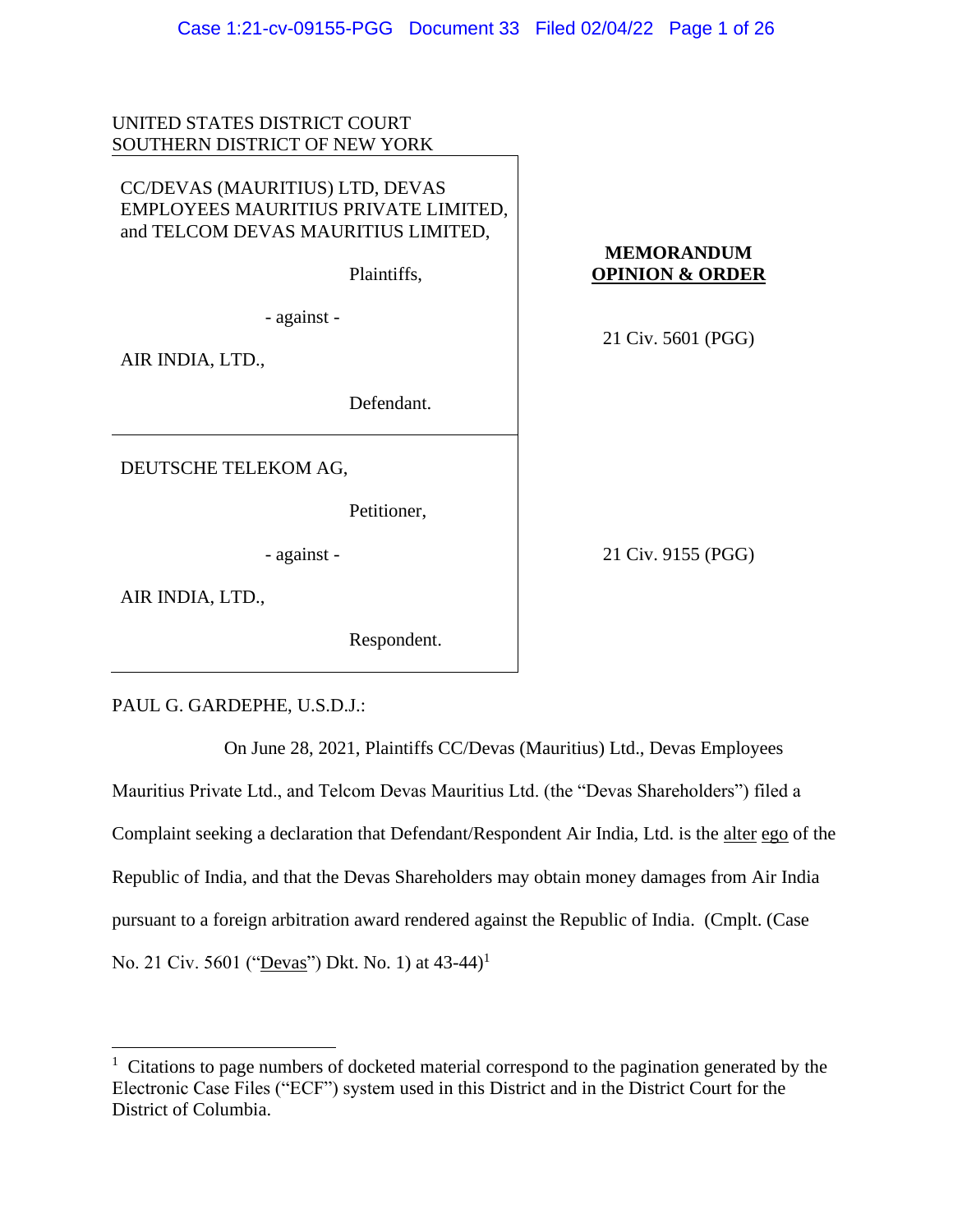# Case 1:21-cv-09155-PGG Document 33 Filed 02/04/22 Page 2 of 26

On November 4, 2021, Petitioner Deutsche Telekom AG (together with the Devas Shareholders, "Plaintiffs") filed a petition to confirm a separate foreign arbitration award against the Republic of India. In that petition, Deutsche Telekom – like the Devas Shareholders – seeks a declaration that Air India is the alter ego of the Republic of India. Deutsche Telekom seeks money damages from Air India pursuant to a foreign arbitration award rendered against the Republic of India. (Pet. (Case No. 21 Civ. 9155 ("Deutsche Telekom") Dkt. No. 1 at 63-64)

On November 25, 2021, Air India moved to stay both actions pending resolution of the Republic of India's motions to dismiss in two related proceedings in the District Court for the District of Columbia or, in the alternative, to stay discovery in both actions pending resolution of Air India's anticipated motions to dismiss for lack of subject matter jurisdiction under the Foreign Sovereign Immunities Act (the "FSIA"), 28 U.S.C. §§ 1602 et seq.

In a January 27, 2022 letter, Air India drops its request for a full stay of the instant actions. Air India now seeks (1) permission to move to dismiss these actions as moot in light of Air India's sale to a private entity; and (2) an order staying discovery until its motions to dismiss are resolved.(Jan. 27, 2022 Air India Ltr. (Devas Dkt. No. 48; Deutsche Telekom Dkt. No. 30))

The Devas Shareholders and Deutsche Telekom opposed Air India's original motion to stay, and likewise oppose Air India's new request to stay discovery until resolution of its motions to dismiss on mootness grounds. The Devas Shareholders and Deutsche Telekom have cross-moved for expedited discovery. (Devas Dkt. No. 29; Deutsche Telekom Dkt. No. 23)

For the reasons stated below, (1) these proceedings will be stayed until motions to dismiss pending in related cases before the United States District Court for the District of Columbia are resolved; (2) the Devas Shareholders' and Deutsche Telekom's motions for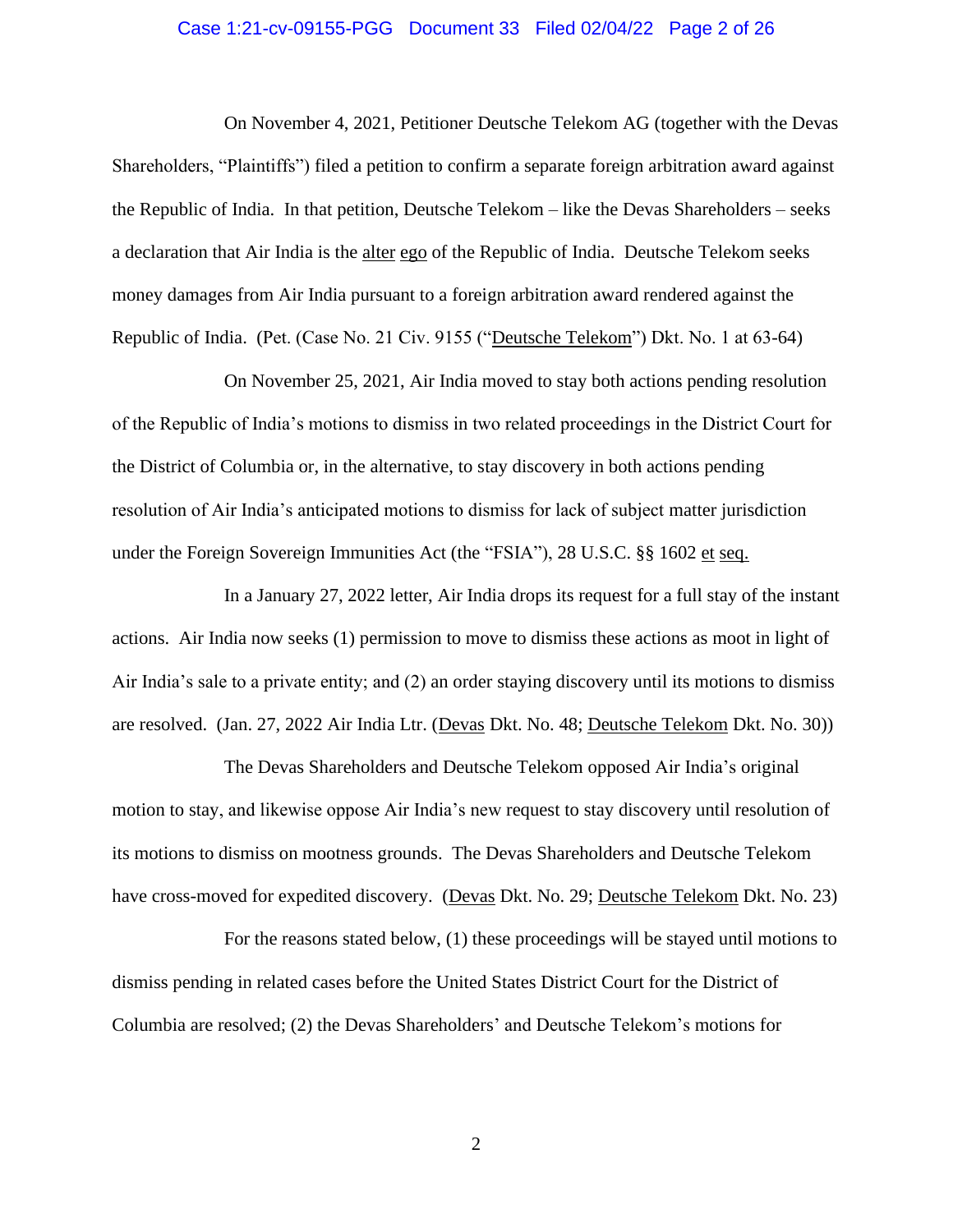### Case 1:21-cv-09155-PGG Document 33 Filed 02/04/22 Page 3 of 26

expedited discovery will be denied as moot; and (3) Air India's request to set a briefing schedule for its motions to dismiss on mootness grounds is denied.

#### **BACKGROUND**

#### **I. UNDERLYING AGREEMENT BETWEEN DEVAS AND ANTRIX**

The instant actions arise from a 2005 agreement (the "Devas-Antrix Agreement" or "Agreement") between Devas Multimedia Private Ltd. ("Devas"), a privately-owned Indian corporation that offers satellite and telecommunications technology, and Antrix Corporation, a corporation wholly-owned by the Republic of India and used as the commercial arm of the Indian national space program. (Cmplt. (Devas Dkt. No. 1) ¶ 2; Pet. (Deutsche Telekom Dkt. No. 1)  $\P$  2, 22) The Agreement provides that Antrix – through Indian governmental agencies – will build and launch two satellites that will "make available to Devas 70 MHz of transponder capacity in the 'S-band' of the electromagnetic spectrum." (Cmplt. (Devas Dkt. No. 1)  $\P$  22) The Agreement has an effective date of February 2, 2006. (Id.)

On February 17, 2011, however, the Republic of India's Cabinet Committee on Security "announced that it 'had decided to annul' the Agreement." A few days later, "Antrix informed Devas that the Agreement was 'terminated.'" ( $\underline{Id}$ .  $\P$  23)

# **II. THE FOREIGN ARBITRATION AWARDS**

Based on Antrix's alleged breach of the Agreement, Devas and its shareholders commenced several arbitration proceedings against the Republic of India between 2011 and 2013. (Id. ¶¶ 25, 28; Pet. (Deutsche Telekom Dkt. No. 1) ¶¶ 26-29) Two of those arbitration proceedings are relevant to the instant actions.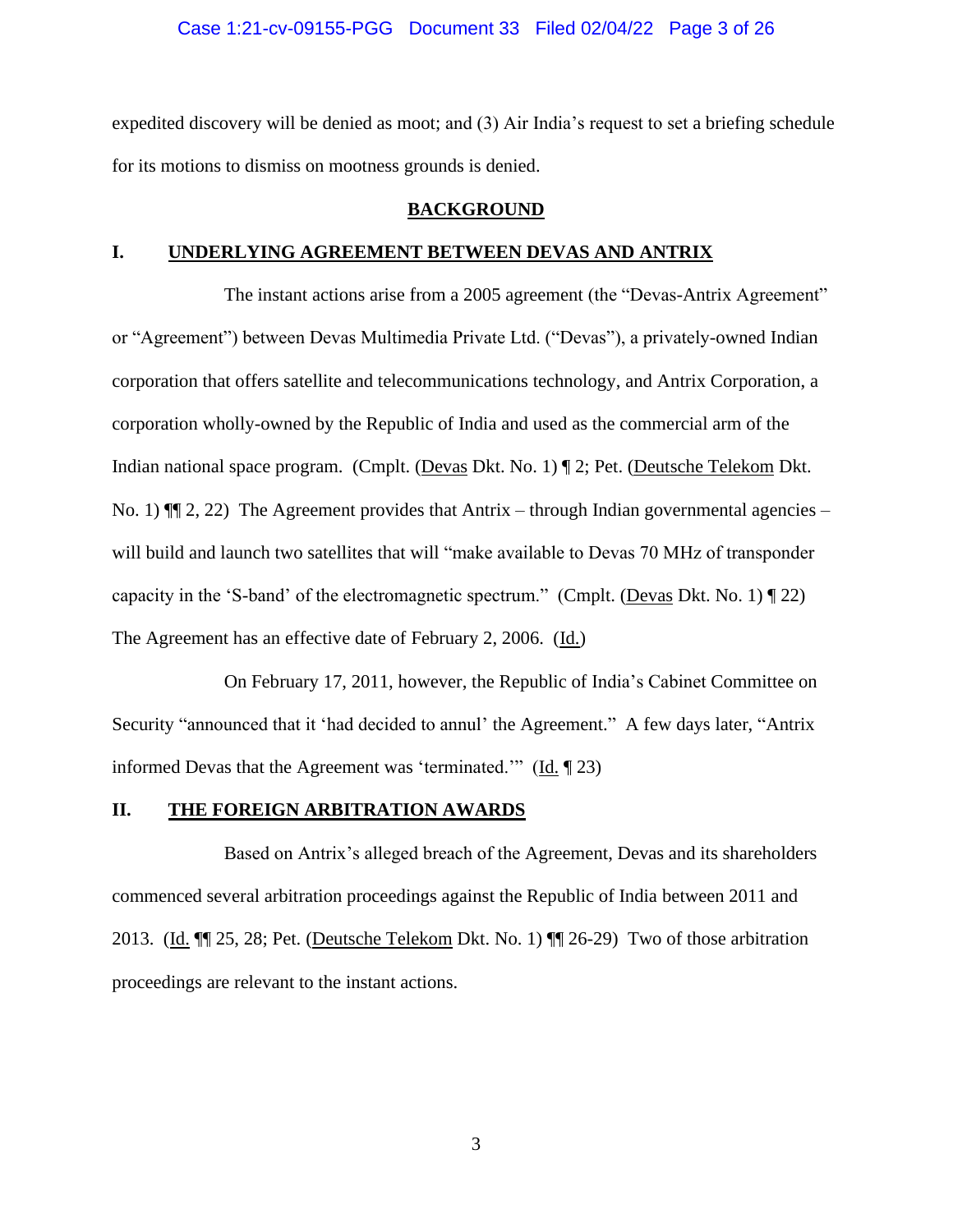# **A. The Hague Proceedings**

The Devas Shareholders are three Mauritius-based companies that own shares in Devas.<sup>2</sup> (Cmplt. (Devas Dkt. No. 1)  $\P$  11-13) Under a bilateral investment treaty – the Agreement Between the Republic of India and the Republic of Mauritius for the Promotion and Reciprocal Protection of Investments (the "India-Mauritius Treaty") – investors based in India and Mauritius are permitted to initiate arbitration proceedings against either India or Mauritius based on alleged expropriations of investments in either of those countries. (Id., Ex. 2 (India-Mauritius Treaty) at 7-8) On July 3, 2012, the Devas Shareholders initiated such an arbitration against the Republic of India based on India's annulment of the Devas-Antrix Agreement. (Id. ¶ 25) Pursuant to the India-Mauritius Treaty, a tribunal was convened in The Hague, Netherlands, to conduct the arbitration ("The Hague Tribunal").  $(\underline{Id}, \P 5)$ 

On July 25, 2016, The Hague Tribunal issued a merits award against the Republic of India and in favor of the Devas Shareholders. The Tribunal found the Republic of India liable under the India-Mauritius Treaty based on its annulment of the Devas-Antrix Agreement. (Id. ¶ 25; id., Ex. 1 (The Hague Merits Award) ¶ 501) On October 13, 2020, The Hague Tribunal

 $2$  Since filing the Complaint, the Devas Shareholders have moved to substitute three Delaware LLCs – CCDM Holdings, LLC, Telecom Devas, LLC, and Devas Employees Fund US, LLC – as Plaintiffs pursuant to Fed. R. Civ. P. 25(c). (Mot. to Substitute (Devas Dkt. No. 39)) In response, Air India requests that this Court

either defer decision on [the Devas Shareholders'] motion pending a determination of Air India's immunity, or else grant the motion on the condition that no substantive right of Air India shall be affected and that Air India shall be entitled to contest the substitution in the event the Court later denies Air India's previewed motion to dismiss on ripeness or sovereign immunity grounds.

<sup>(</sup>Air India Opp. Br. (Devas Dkt. No. 46) at 2) As the Devas Shareholders' motion to substitute does not substantively impact the motions that are the subject of this order, the Court will defer decision on the Devas Shareholders' motion to substitute until after the stay of these proceedings is lifted.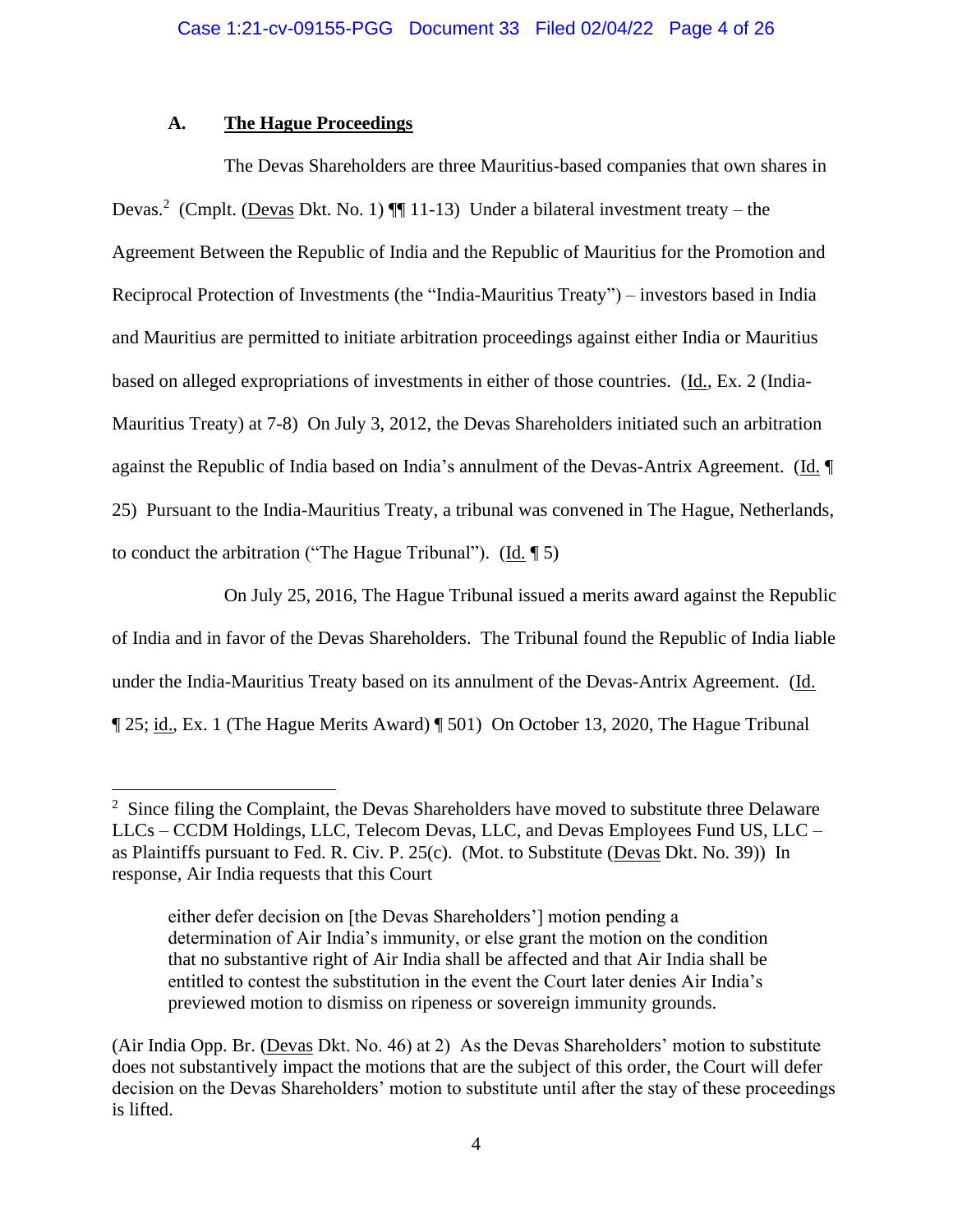# Case 1:21-cv-09155-PGG Document 33 Filed 02/04/22 Page 5 of 26

issued its final award, ordering the Republic of India to pay the Devas Shareholders damages of \$111,296,000 plus interest, and \$10 million in costs and legal fees plus interest. (Id. ¶ 25; id., Ex. 3 (The Hague Final Award)  $\P$  663(c)-(g))

The Republic of India petitioned courts in the Netherlands to set aside both the merits award and the final award issued by The Hague Tribunal. (Id. ¶¶ 26-27) In November 2018, The Hague District Court upheld the merits award, and in February 2021, The Hague Court of Appeal affirmed that decision. (Id. ¶ 26) The Republic of India has appealed The Hague Court of Appeal's decision to the Dutch Supreme Court, and that appeal remains pending. (Id.; Devas Shareholders Br. (Devas Dkt. No. 30) at 9 n.1)

The Republic of India's petition to set aside The Hague Tribunal's final award remains pending before The Hague District Court. (Cmplt. (Devas Dkt. No. 1) ¶ 27; Devas Shareholders Br. (Devas Dkt. No. 30) at 9 n.1) On May 17, 2021, however, The Hague District Court entered an "exequatur order" allowing the Devas Shareholders to enforce the final award against India's property in the Netherlands.<sup>3</sup> (Cmplt. (Devas Dkt. No. 1)  $\P$  27; Champion Decl. (Devas Dkt. No. 34) ¶ 7; Exequatur Order (Devas Dkt. No. 34, Ex. 4.1) at 81) Despite the exequatur order, the Republic of India has not paid any portion of The Hague Tribunal's final award in favor of the Devas Shareholders. (Cmplt. (Devas Dkt. No. 1) ¶ 38)

# **B. The Geneva Proceedings**

Deutsche Telekom is an indirect shareholder of Devas and is based in Germany. (Pet. (Deutsche Telekom Dkt. No. 1) ¶¶ 2, 14) Under the Agreement between the Federal

<sup>&</sup>lt;sup>3</sup> Under Dutch law, an "exequatur" order allows Dutch arbitration awards to be enforced by Dutch courts. See Bosnak & Jonk, Int'l Civ. P. § 12.2 (2003 ed.). In this case, The Hague District Court's exequatur order "is unaffected by India's ongoing appeal [of The Hague Tribunal's merits award] or its attempt to set aside [The Hague Tribunal's final award]." (Champion Decl. (Devas Dkt. No. 34) ¶ 7)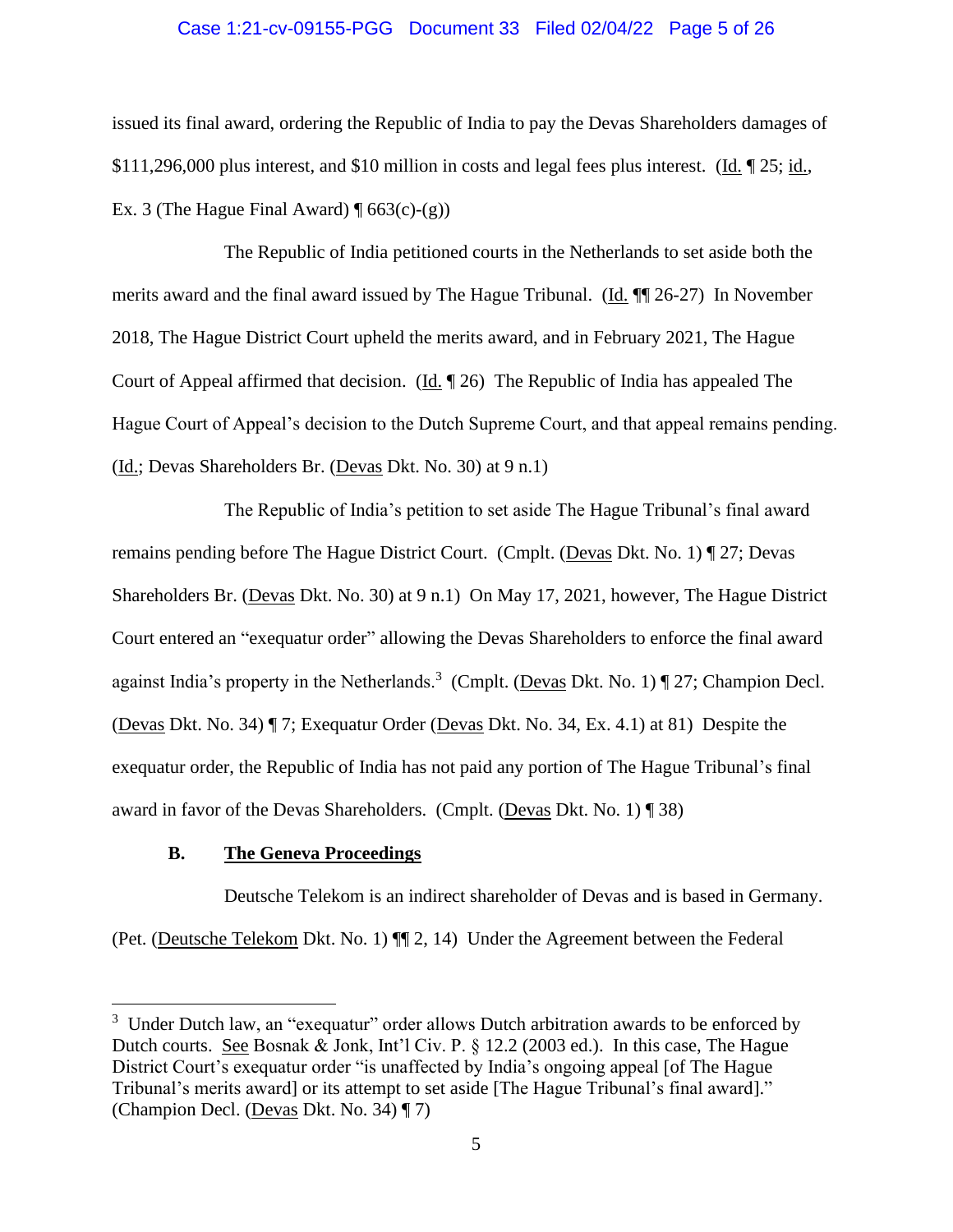# Case 1:21-cv-09155-PGG Document 33 Filed 02/04/22 Page 6 of 26

Republic of Germany and the Republic of India for the Promotion and Protection of Investments (the "Germany-India Treaty"), Germany and India have agreed to arbitrate disputes with investors from the other signatory country arising out of investments made in Germany or India. (Id. ¶ 28; Germany-India Treaty (Deutsche Telekom Dkt. No. 6, Ex. 2) at 9) Accordingly, on September 2, 2013, Deutsche Telekom initiated an arbitration proceeding against the Republic of India based on India's annulment of the Devas-Antrix Agreement. (Pet. (Deutsche Telekom Dkt. No. 1)  $\P$  29) The parties agreed that the arbitration would be conducted by a tribunal sitting in Geneva, Switzerland (the "Geneva Tribunal"). (Id. ¶ 32)

On December 13, 2017, the Geneva Tribunal issued an interim award affirming its jurisdiction and finding the Republic of India liable under the Germany-India Treaty based on its annulment of the Devas-Antrix Agreement. (Id. ¶ 34; Geneva Interim Award (Deutsche Telekom Dkt. No. 6, Ex. 3)  $\P$  424) On May 27, 2020, the Geneva Tribunal issued a final damages award, ordering the Republic of India to pay Deutsche Telekom \$93.3 million in damages plus interest, as well as costs and legal expenses associated with the Geneva arbitration. (Pet. (Deutsche Telekom Dkt. No. 1) ¶ 36; Geneva Final Award (Deutsche Telekom Dkt. No. 6, Ex. 1)  $\P$  357)

The Republic of India applied to the Swiss Federal Supreme Court to set aside the Geneva Tribunal's interim award, but that court denied India's application on December 11, 2018. (Pet. (Deutsche Telekom Dkt. No. 1) ¶ 35; Swiss Sup. Ct. Decision (Deutsche Telekom Dkt. No. 6, Ex. 4) at 101) The Republic of India did not seek judicial review of the Geneva Tribunal's final award, and the time to do so has expired. (Pet. (Deutsche Telekom Dkt. No. 1) ¶ 47) The Republic of India has not paid any portion of the Geneva Tribunal's final award in favor of Deutsche Telekom. (Id. ¶ 38)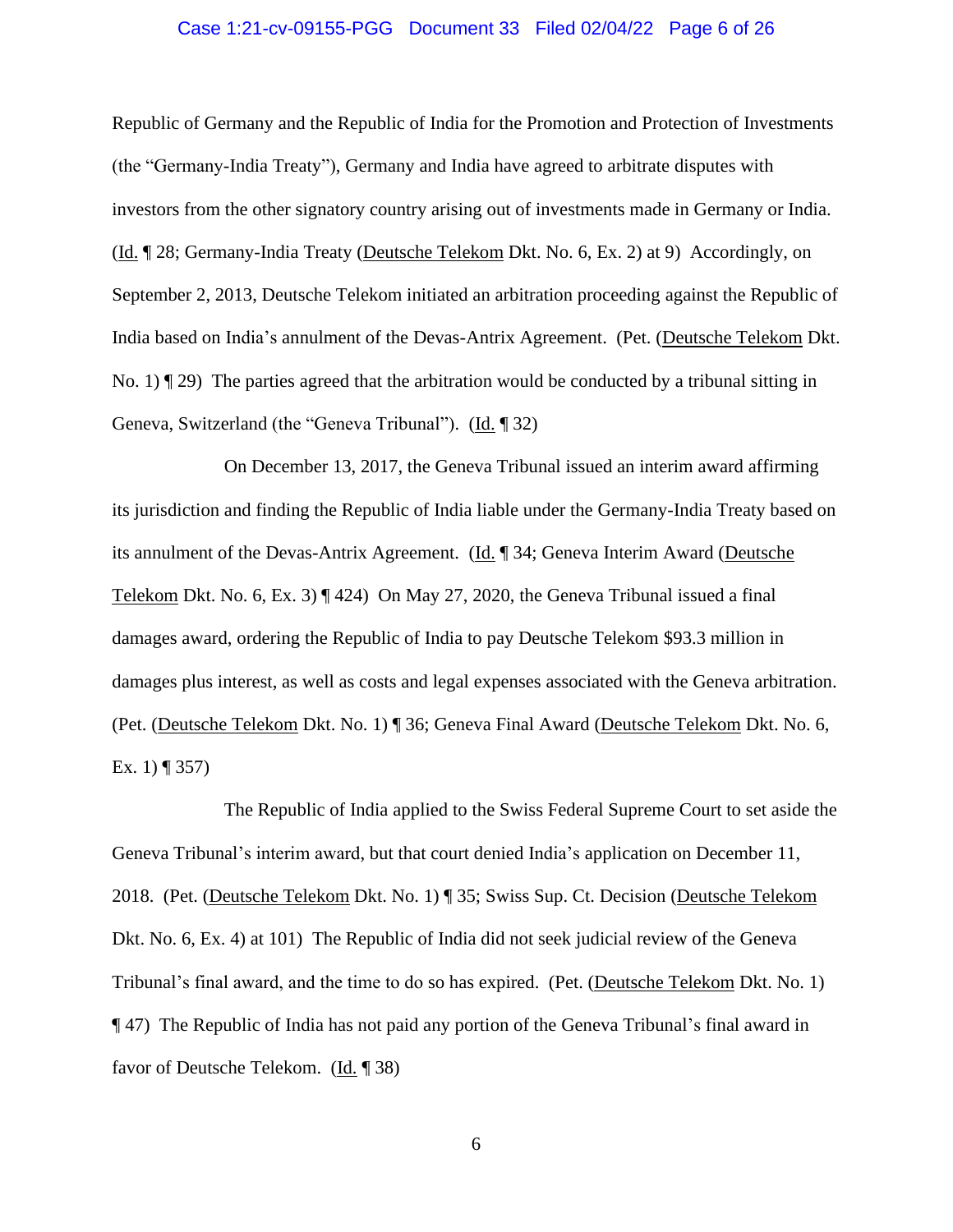# **III. CONFIRMATION PROCEEDINGS IN D.C. DISTRICT COURT**

After the foreign arbitration tribunals issued their final awards against the Republic of India, the Devas Shareholders and Deutsche Telekom initiated separate proceedings in the United States to recognize and enforce those arbitration awards under the Convention on the Recognition and Enforcement of Foreign Arbitral Awards, June 10, 1958, 21 U.S.T. 2517, 330 U.N.T.S. 38 – commonly referred to as the "New York Convention." (Cmplt. (Devas Dkt. No. 1) ¶ 39; Pet. (Deutsche Telekom Dkt. No. 1) ¶ 39) Pursuant to the New York Convention – which is implemented in Chapter 2 of the Federal Arbitration Act (the "FAA"), 9 U.S.C. § 201 et seq. – parties to a foreign arbitration may petition U.S. courts to enforce an award issued by a foreign arbitral tribunal. See CBF Indústria de Gusa S/A v. AMCI Holdings, Inc., 850 F.3d 58, 72 (2d Cir. 2017) ("[B]oth the New York Convention and its implementing legislation in Chapter 2 of the FAA 'envision a single-step process for reducing a foreign arbitral award to a domestic judgment.""); 9 U.S.C. § 207 (providing that "[w]ithin three years after an arbitral award" covered by the New York Convention is made, "any party to the arbitration may apply . . . for an order confirming the award as against any other party to the arbitration").

Plaintiffs initiated their confirmation proceedings against the Republic of India in the United States District Court for the District of Columbia. See CC/Devas (Mauritius) Ltd v. Republic of India, 21 Civ. 106 (RCL) (D.D.C.); Deutsche Telekom AG v. Republic of India, 21 Civ. 1070 (RJL) (D.D.C.). In the D.C. district court cases, Plaintiffs seek (1) orders recognizing and confirming the final arbitration awards issued by The Hague Tribunal and the Geneva Tribunal; and (2) judgments against the Republic of India in the full amounts of those awards. See CC/Devas (Mauritius) Ltd v. Republic of India, 21 Civ. 106 (RCL), Pet. (Dkt. No. 1) at 32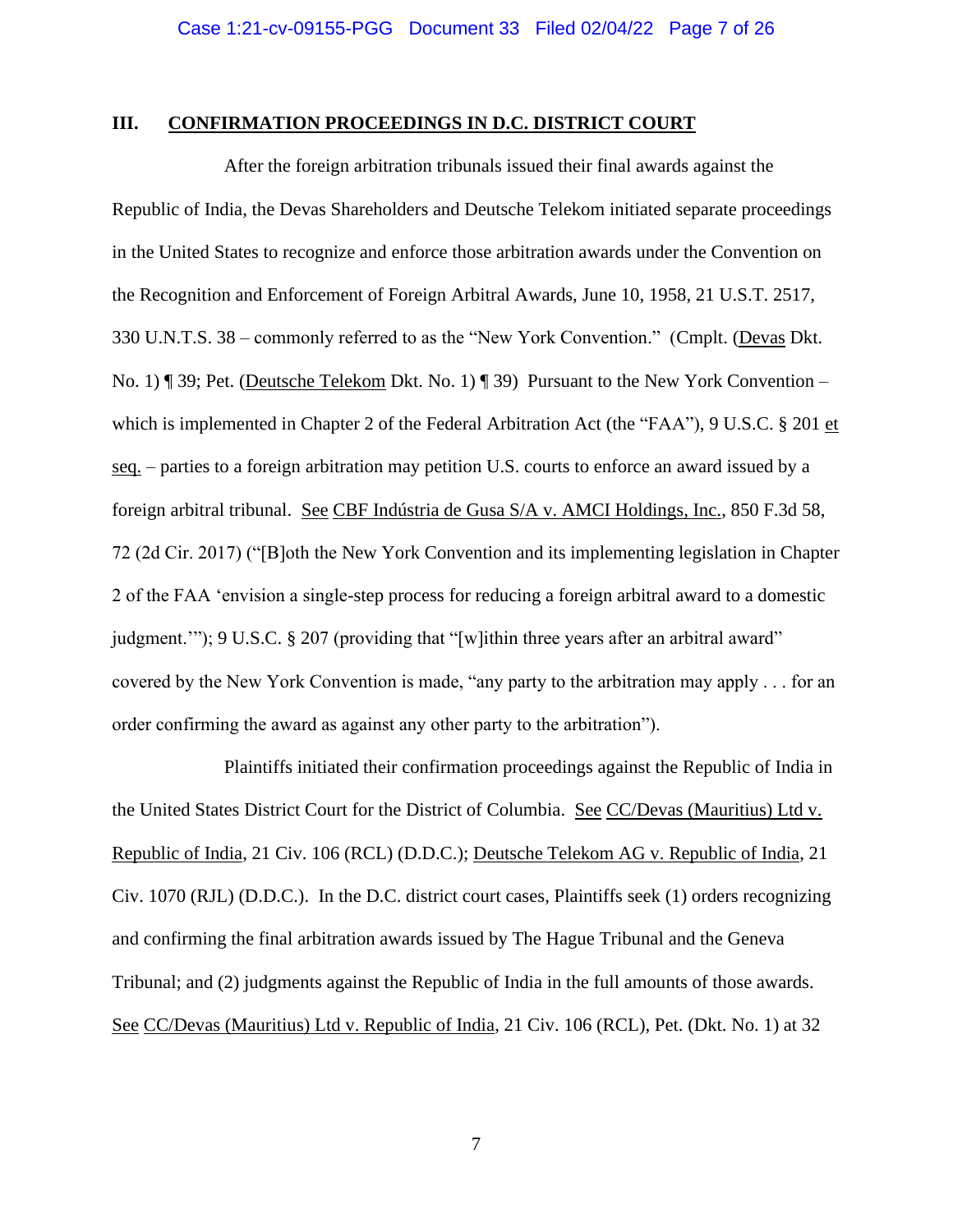(D.D.C. Jan. 13, 2021); Deutsche Telekom AG v. Republic of India, 21 Civ. 1070 (RJL), Pet. (Dkt. No. 1) at 34 (D.D.C. Apr. 19, 2021).

On August 27, 2021, the Republic of India moved to dismiss the Devas Shareholders' confirmation petition for lack of subject matter jurisdiction under the FSIA. See CC/Devas (Mauritius) Ltd v. Republic of India, 21 Civ. 106 (RCL), Mot. to Dismiss ("MTD") (Dkt. No. 15) at 1 (D.D.C. Aug. 27, 2021). The Republic of India argues that it is presumptively immune from suit in the United States under the FSIA, and that neither of the two exceptions to the FSIA invoked in the Devas Shareholders' confirmation petition – the "arbitration" exception under 28 U.S.C. § 1605(a)(6), and the "waiver" exception under 28 U.S.C. § 1605(a)(1) – is applicable. Id., India MTD Br. (Dkt. No. 15-1) at 23. The Republic of India's motion to dismiss the Devas Shareholders' confirmation petition is pending before Judge Royce C. Lamberth.<sup>4</sup>

On September 23, 2021, the Republic of India similarly moved to dismiss Deutsche Telekom's confirmation petition for, inter alia, lack of subject matter jurisdiction under the FSIA. See Deutsche Telekom AG v. Republic of India, 21 Civ. 1070 (RJL), MTD (Dkt. No. 11) at 1 (D.D.C. Apr. 19, 2021). As in the Devas Shareholders' confirmation proceeding, the Republic of India argues that neither of the exceptions to the FSIA cited by Deutsche Telekom – the "arbitration" exception and the "waiver" exception – are applicable. Id., India MTD Br. (Dkt. No. 11-1) at 32. The Republic of India's motion to dismiss Deutsche Telekom's petition is pending before Judge Richard J. Leon.

<sup>&</sup>lt;sup>4</sup> The Republic of India has also moved to stay the proceeding before Judge Lamberth pending resolution of (1) proceedings in the Dutch courts to set aside The Hague Tribunal's final award; and (2) proceedings in Indian courts to wind-up Devas based on allegations of fraud against the company. See id., India Mot. to Stay (Dkt. No. 14) at 1; id., India Mot. to Stay Br. (Dkt. No. 14- 1) at 18-23, 35. India's stay motion is likewise pending before Judge Lamberth.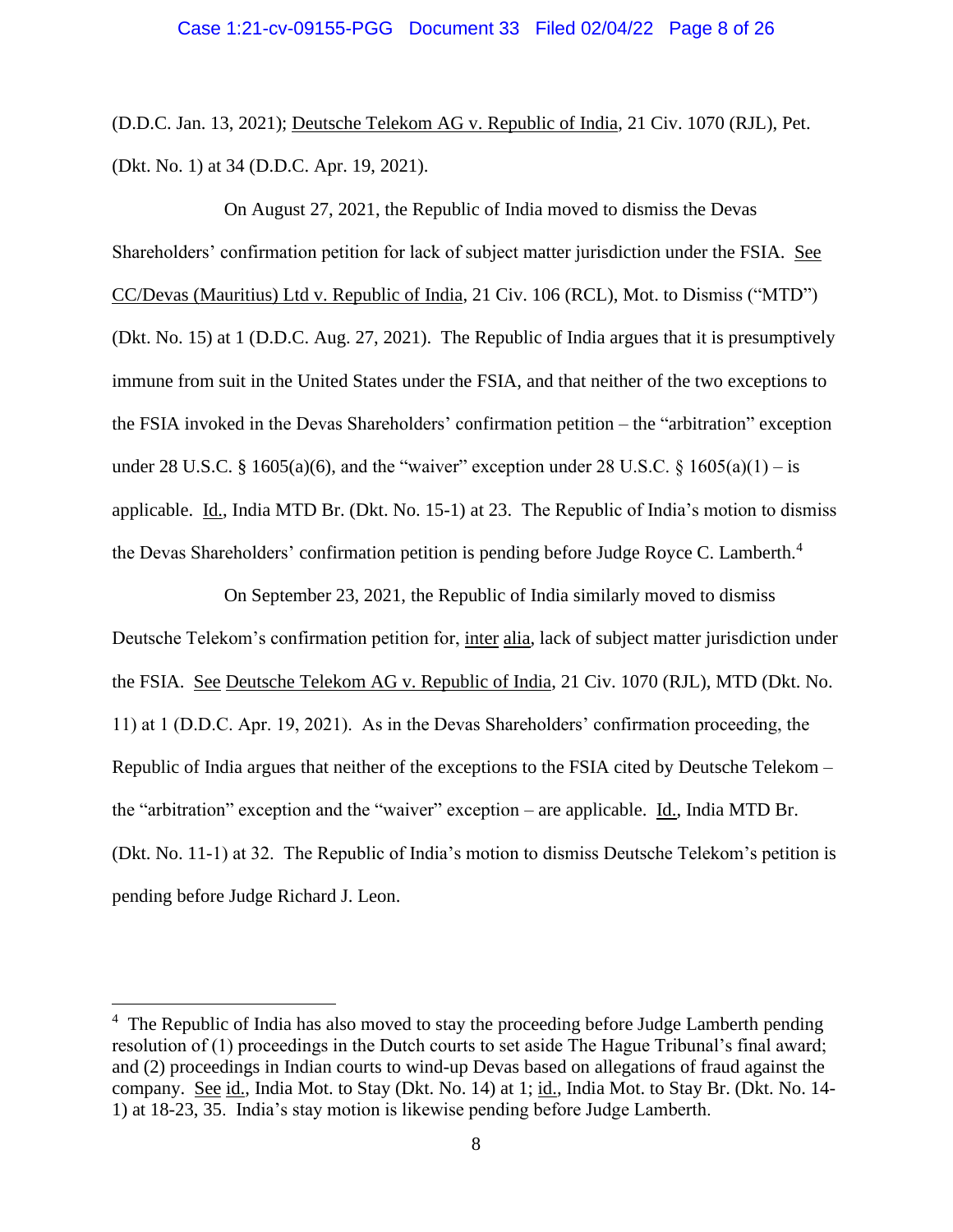# **IV. THE INSTANT ACTIONS AGAINST AIR INDIA**

The instant actions against Air India are premised on the claim that Air India is an alter ego of the Republic of India.<sup>5</sup>

# **A. Air India's Alleged** *Alter Ego* **Status**

Plaintiffs allege that "Air India is the national airline of India and is . . . wholly owned and controlled by India." (Cmplt. (Devas Dkt. No. 1) ¶ 14; see also Pet. (Deutsche Telekom Dkt. No. 1)  $\P$  15) Plaintiffs further allege that (1) the Republic of India financially supports Air India through grants and loans, and controls Air India's access to other sources of funding; (2) the Republic of India appoints – and has the ability to remove – Air India's leadership; (3) all of Air India's profits and losses are borne by the Republic of India; (4) the Republic of India uses Air India to further its own political interests; and (5) the Republic of India does not observe corporate formalities in its day-to-day management of Air India. (Cmplt. (Devas Dkt. No. 1) ¶¶ 50-55; Pet. (Deutsche Telekom Dkt. No. 1) ¶ 53) According to Plaintiffs, Air India is "so extensively controlled by [the Republic of India] that a relationship of principal and agent is created," and treating Air India and the Republic of India as separate legal entities here would "work fraud or injustice." First Nat'l City Bank v. Banco Para el Comercio Exterior de Cuba, 462 U.S. 611, 629 (1983) (quotation marks and citation omitted); (see Cmplt. (Devas Dkt. No. 1) ¶ 49; Pet. (Deutsche Telekom Dkt. No. 1) ¶ 49) Plaintiffs contend that Air India is the "alter ego" of the Republic of India, such that Air India can be held liable for the actions of the Republic of India. (Cmplt. (Devas Dkt. No. 1) ¶ 45; Pet. (Deutsche Telekom Dkt. No. 1)  $\P(48)$ 

 $<sup>5</sup>$  As discussed below, Air India was recently sold to a private entity and is no longer wholly</sup> owned by the Republic of India. (Jan. 27, 2022 Air India Ltr. (Devas Dkt. No. 48; Deutsche Telekom Dkt. No. 30) at 1)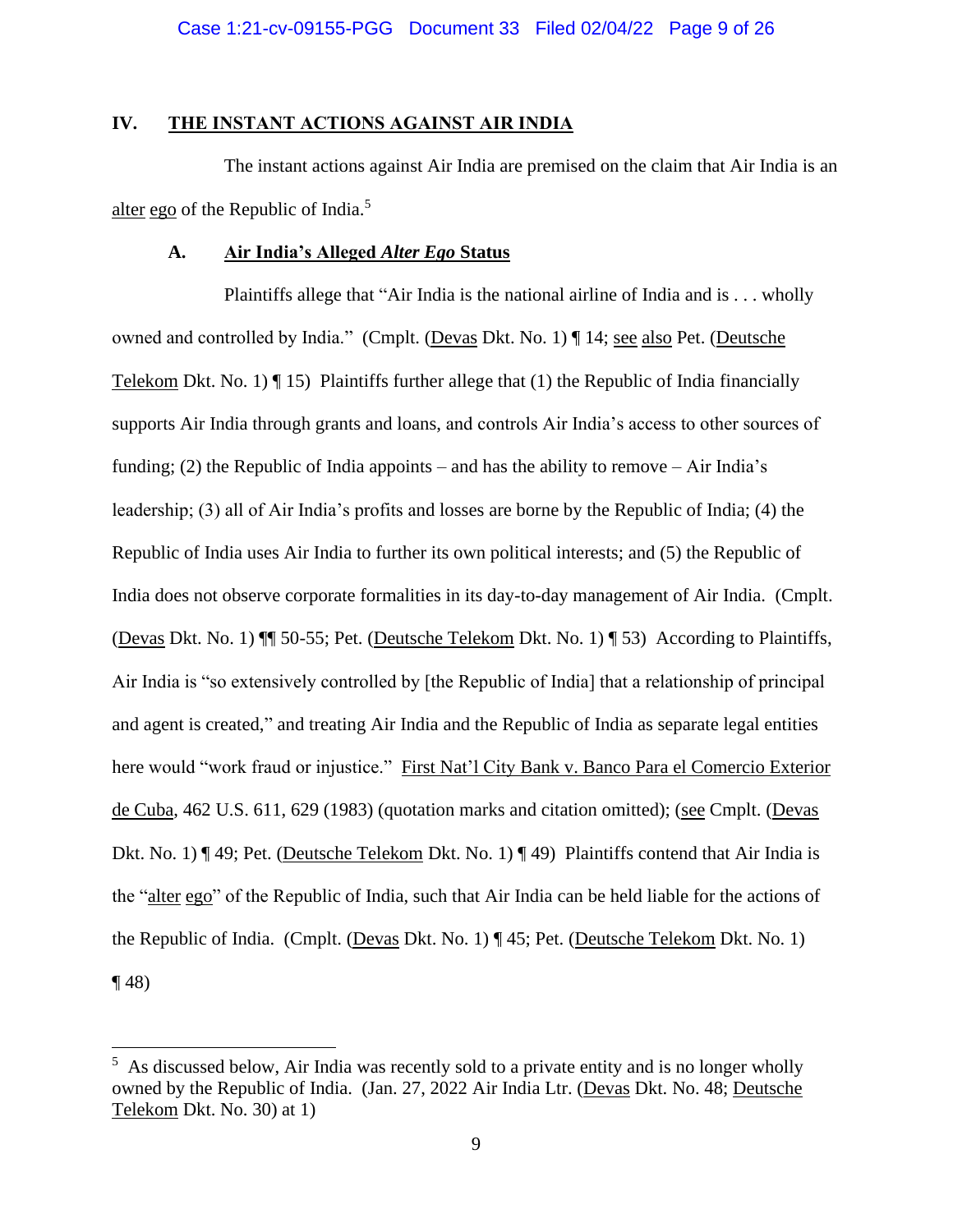# Case 1:21-cv-09155-PGG Document 33 Filed 02/04/22 Page 10 of 26

Plaintiffs thus seek to enforce as against Air India the final arbitration awards that The Hague Tribunal and the Geneva Tribunal entered against the Republic of India. Although the Devas Shareholders' action was commenced by the filing of a complaint, whereas Deutsche Telekom's action was commenced via a petition to confirm a foreign arbitration award, Plaintiffs seek essentially the same relief: (1) a declaration that Air India is the alter ego of the Republic of India; (2) a judgment holding Air India jointly and severally liable for the final awards issued by The Hague Tribunal and the Geneva Tribunal; and (3) a judgment that would permit Plaintiffs to attach Air India's assets in the United States.<sup>6</sup> (See Cmplt. (Devas Dkt. No. 1) at 43-44; (Pet. (Deutsche Telekom Dkt. No. 1) at 63-64)

### **B. The Sale of Air India**

On October 8, 2021, the Republic of India announced that it had reached an agreement to sell Air India to Tata Sons, a private company that founded Air India in the 1930s under the name Tata Airlines. (Pet. (Deutsche Telekom Dkt. No. 1) ¶¶ 55, 133; see also Boykin Decl., Ex. 16 (Deutsche Telekom Dkt. No. 6-16) at 2; Boykin Decl., Ex. 17 (Deutsche Telekom Dkt. No. 6-17) at 2) On January 27, 2022, the sale of Air India to an affiliate of Tata Sons was consummated. (Jan. 27, 2022 Air India Ltr. (Devas Dkt. No. 48; Deutsche Telekom Dkt. No. 30) at 1)

Deutsche Telekom claims that the sale of Air India to a private entity is an "attempt [by the Republic of India] to avoid its obligations [under the arbitration awards]," and that India "has acknowledged the potential impact of the sale on on-going enforcement actions,"

<sup>&</sup>lt;sup>6</sup> The Devas Shareholders also seek "interest, cost, fees and other expenses associated with this action, including reasonable attorney fees" (Cmplt. (Devas, Dkt. No. 1) at 44), while Deutsche Telekom requests that this Court "[r]ecogniz[e] and confirm[] in its entirety" the final Geneva Tribunal award "pursuant to Article III of the New York Convention and 9 U.S.C. § 207." (Pet. (Deutsche Telekom Dkt. No. 1) at 63)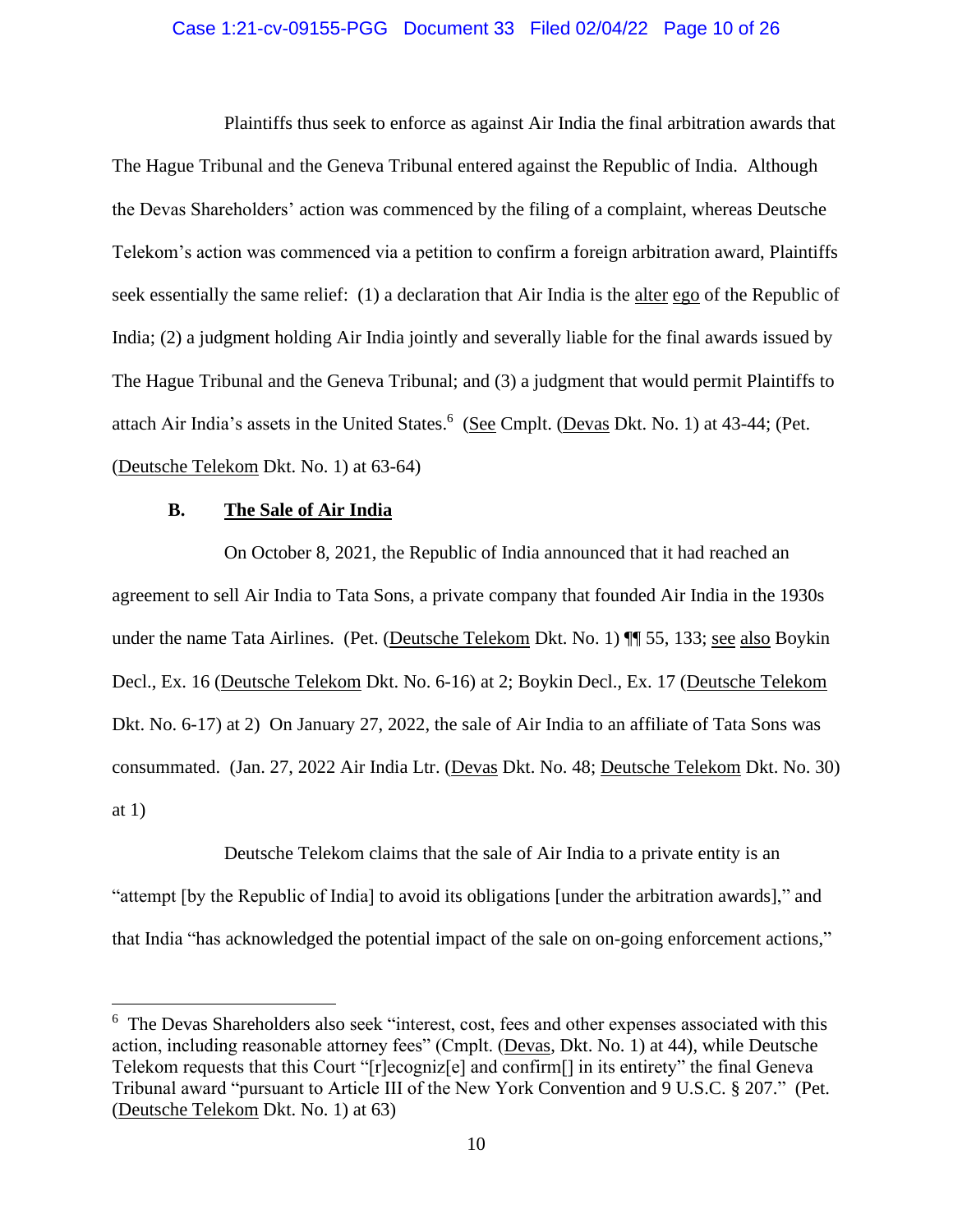# Case 1:21-cv-09155-PGG Document 33 Filed 02/04/22 Page 11 of 26

but nonetheless moved forward with the transaction. (Pet. (Deutsche Telekom Dkt. No. 1) ¶ 133; see also Boykin Decl., Ex. 14 (Deutsche Telekom Dkt. No. 6-14) at 2 (July 23, 2021 news article reporting Indian Minister of State for Civil Aviation's statement that the lawsuits against Air India in this District, including by the Devas Shareholders, would not have "any impact on the disinvestment process"))

The Devas Shareholders do not address the then pending sale of Air India in their Complaint. In a November 11, 2021 letter, however, the Devas Shareholders characterize the sale of Air India as a "step[] . . . to put Air India's assets out of reach of [the Republic of India's] creditors in the U.S." (Nov. 11, 2021 Joint Ltr. (Devas Dkt. No. 22) at 2; see also Nov. 15, 2021 Devas Shareholders Ltr. (Devas Dkt. No. 27) at 4 (arguing that the fact that the privatization of Air India is "only coming to fruition now indicates that the . . . sale may very well be related to this and other awards against [the Republic of] India"))

Air India, for its part, denies that there is any connection between the sale of Air India to a private entity and the arbitration awards against the Republic of India. According to Air India, "[i]n 2018 – before Devas got its [arbitration] [a]ward" – the Republic of India "publicly announced that it would divest Air India." (Air India Opp. Br. (Devas Dkt. No. 36) at 10 (citing Cmplt. (Devas Dkt. No. 1) ¶ 65)) Air India also cites June 2021 news reports in which the Republic of India "announced that the divestment would be completed in 2021." (Id.)

# **C. Pending Motions**

Before the sale of Air India to Tata Sons closed, Air India moved to stay both of the instant cases in their entirety pending resolution of the Republic of India's motions to dismiss in the confirmation proceedings pending in D.C. district court. Given that the issues and arguments in the instant cases overlap significantly with those in the D.C. proceedings, Air India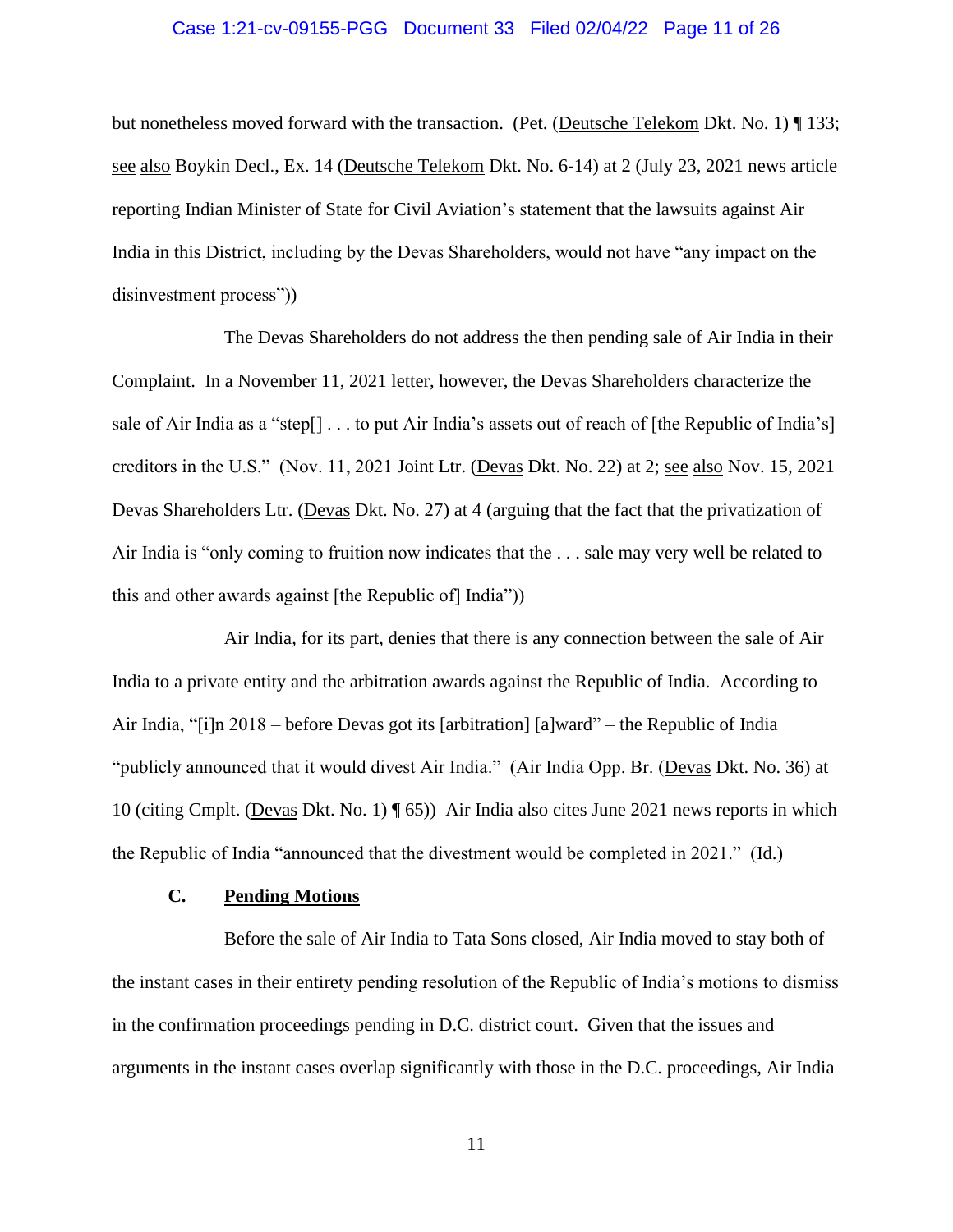# Case 1:21-cv-09155-PGG Document 33 Filed 02/04/22 Page 12 of 26

argued that this Court should stay the instant cases until Judge Lamberth and Judge Leon have determined whether the Republic of India is immune from suit under the FSIA. (Air India Br. (Devas Dkt. No. 33) at 7, 14-23; Air India Br. (Deutsche Telekom Dkt. No. 26) at 8, 14-23)

In the alternative, Air India moved for a stay of discovery until this Court resolves Air India's anticipated motion to dismiss for lack of subject matter jurisdiction under the FSIA. Air India argued that (1) Plaintiffs are not entitled to fact discovery until the Court determines that it has jurisdiction; and (2) Plaintiffs are not entitled to jurisdictional discovery, because they have not made a prima facie showing that Air India or the Republic of India has waived sovereign immunity. (Air India Br. (Devas Dkt. No. 33) at 11-13, 23-24; Air India Br. (Deutsche Telekom Dkt. No. 26) at 12-14, 23-24)

In submissions made after the sale of Air India to Tata Sons was consummated, Air India no longer seeks a complete stay of the instant actions. And Air India no longer anticipates filing a motion to dismiss for lack of subject matter jurisdiction under the FSIA. Instead, Air India requests permission "to move to dismiss on the basis that the closing of the sale renders [P]laintiffs' actions moot." (Jan. 27, 2022 Air India Ltr. (Devas Dkt. No. 48; Deutsche Telekom Dkt. No. 30) at 1) Air India argues that such a motion "has the potential to dispose of these actions entirely without the need for the Court to address any of the other grounds for dismissal" discussed in Air India's prior submissions. (Id.)

The Devas Shareholders have moved for expedited discovery concerning (1) "the relationship between [the Republic of] India and Air India . . . and other facts tending to establish whether treating Air India as distinct from [the Republic of] India in this case would work fraud or injustice on the Devas Shareholders"; and (2) "the nature of the . . . transaction by which ownership of Air India [was] transferred to a private company." (Devas Shareholders Br. (Devas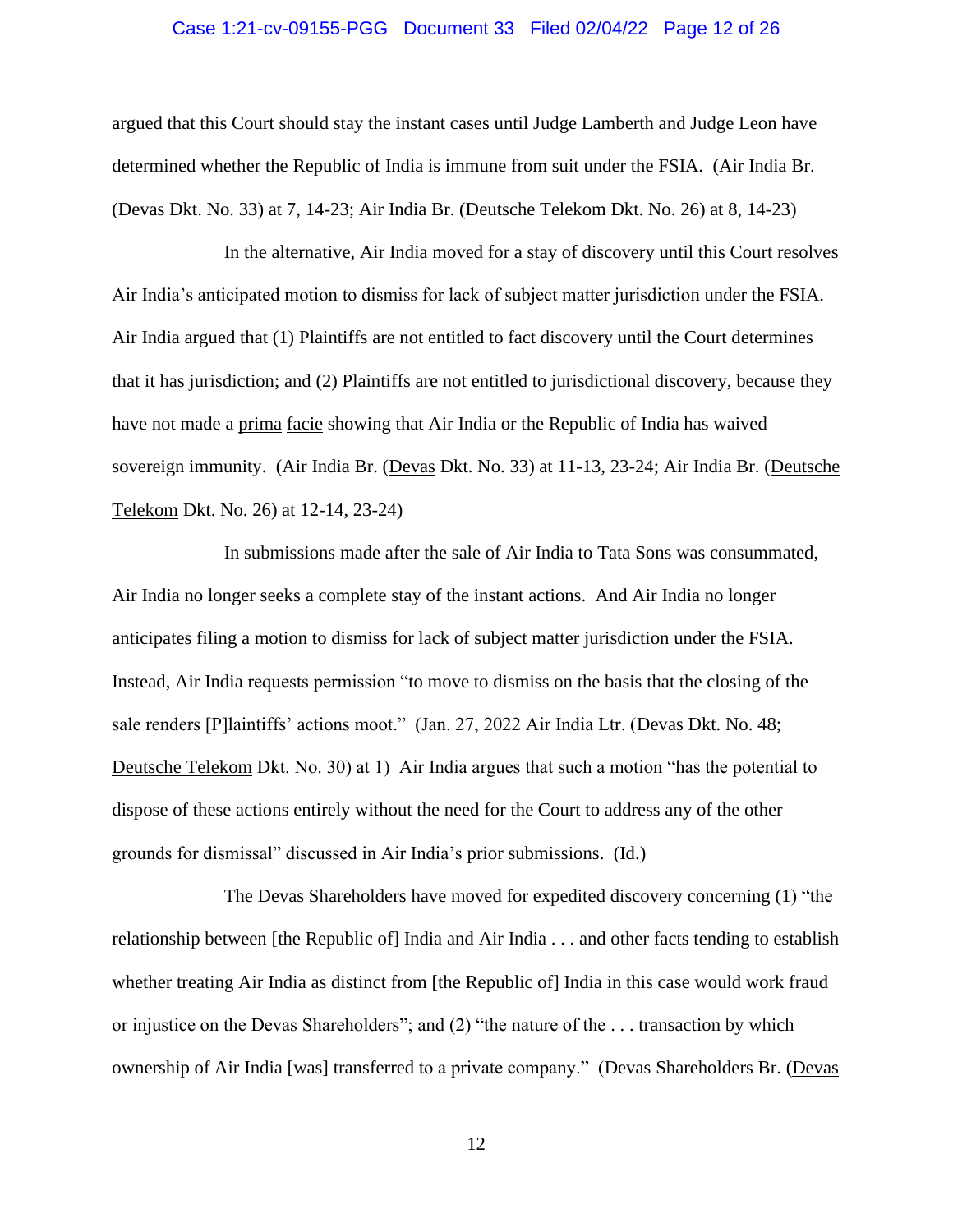# Case 1:21-cv-09155-PGG Document 33 Filed 02/04/22 Page 13 of 26

Dkt. No. 30) at 7-8) While the Devas Shareholders acknowledge that "the alter-ego question" – as to which they seek expedited discovery – "goes to the merits of this dispute," they contend that they are entitled to discovery concerning this issue because it is relevant to whether the Republic of India has waived sovereign immunity under the FSIA. (Id. at 20-21) As to discovery regarding Air India's now-consummated transaction with Tata Sons, the Devas Shareholders argue that "[t]he need for such discovery is particularly acute given Air India's contention that the . . . sale will put its assets out of reach and therefore moot this case." (Id. at 21)

Deutsche Telekom has moved for (1) expedited discovery into facts "probative of Air India's status as an alter ego of India"; (2) "disclosure of the purchase agreement as well as any amendments thereto or side agreements necessary to understand the nature of [Air India's] . . . transaction [with Tata Sons]"; and (3) "disclosure of what executable assets Air India has in the United States," so that Deutsche Telekom may pursue pre-judgment attachment. (Pet. Br. (Deutsche Telekom Dkt. No. 24) at 6-7) In seeking expedited discovery, Deutsche Telekom makes many of the same arguments set forth by the Devas Shareholders.

#### **DISCUSSION**

#### **I. AIR INDIA'S MOTION TO STAY**

Before the sale of Air India to Tata Sons was consummated, Air India moved to stay both of the instant actions until the Republic of India's motions to dismiss have been resolved in D.C. district court. (Air India Br. (Devas Dkt. No. 33) at 7, 14-23; Air India Br. (Deutsche Telekom Dkt. No. 26) at 8, 14-23) Although Air India has not formally withdrawn its originally stay motion, it has implicitly done so, because in a January 27, 2022 letter, it seeks permission "to move to dismiss on the basis that the closing of the sale renders [P]laintiffs'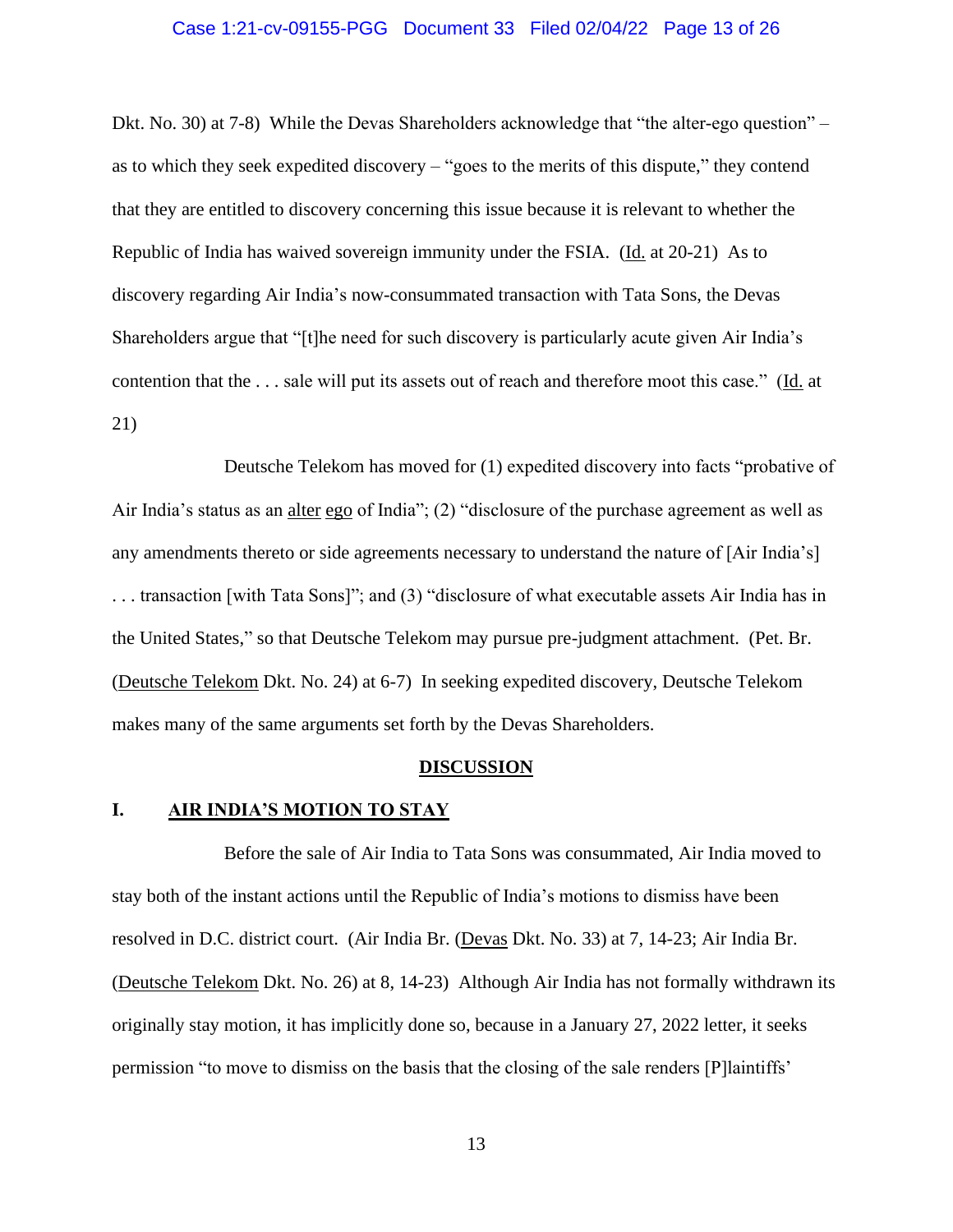actions moot." (Jan. 27, 2022 Air India Ltr. (Devas Dkt. No. 48; Deutsche Telekom Dkt. No. 30) at 1)

Although Air India has changed its litigation strategy in light of the sale to Tata Sons, this Court must nonetheless consider whether a stay of the instant actions is warranted in light of the parallel D.C. district court proceedings, as Air India had earlier argued. See Byron v. Genovese Drug Stores, Inc., No. 10-CV-03313, 2011 WL 4962499, at \*2 (E.D.N.Y. Oct. 14 2011) ("The power to stay the proceedings or dismiss without prejudice may be exercised by a district court, sua sponte."); Lufthansa Technik AG v. Astronics Corp., No. 11-CV-628A, 2011 WL 3957509, at \*3 (W.D.N.Y. Sept. 7, 2011) ("Dismissal of duplicative litigation can occur sua sponte." (citing Banks-Holliday v. Am. Axle & Mfg., Inc., No. 02-CV-24S(SC), 2005 WL 189724 (W.D.N.Y. Jan. 24, 2005))); see also Hartford Fire Ins. Co. v. Harleysville Mut. Ins. Co., 736 F.3d 255, 258 n.1 (4th Cir. 2013) ("[T]he court was free to raise the issue of the first-to-file rule sua sponte.").

#### **A. Legal Standard**

"[T]he power to stay proceedings is incidental to the power inherent in every court to control the disposition of the causes on its docket with economy of time and effort for itself, for counsel, and for litigants." Landis v. N. Am. Co., 299 U.S. 248, 254 (1936); see also Sierra Rutile Ltd. v. Katz, 937 F.2d 743, 750 (2d Cir. 1991) (recognizing that "district courts have 'inherent power' to grant stays in certain circumstances" (quoting Nederlandse Erts-Tankersmaatschappij, N.V. v. Isbrandtsen Co., 339 F.2d 440, 441 (2d Cir. 1964))). For example, "[a]s part of its general power to administer its docket, a district court may stay or dismiss a suit that is duplicative of another federal court suit." Curtis v. Citibank, N.A., 226 F.3d 133, 138 (2d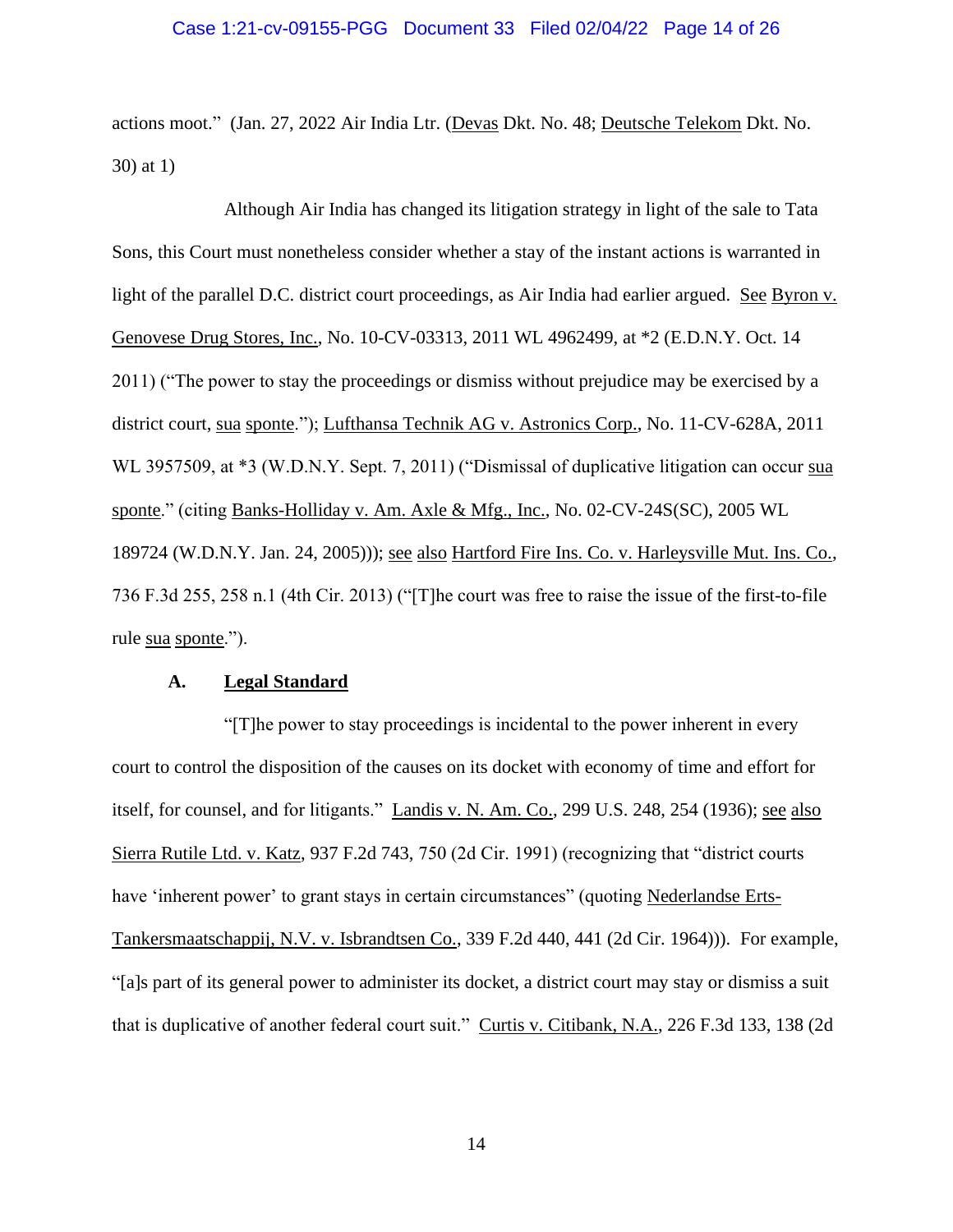Cir. 2000) (citing, inter alia, Colorado River Water Conservation Dist. v. United States, 424 U.S. 800, 817 (1976)).

The Second Circuit has noted that "[t]he complex problems that can arise from multiple federal filings do not lend themselves to a rigid test, but require instead that the district court consider the equities of the situation when exercising its discretion." Id.; see also Colorado River, 424 U.S. at 817 ("As between federal district courts, ... though no precise rule has evolved, the general principle is to avoid duplicative litigation."). While "no precise rule" governs the determination of whether to stay a duplicative federal suit, courts in this Circuit often look to five factors set forth in Kappel v. Comfort, 914 F. Supp. 1056, 1058 (S.D.N.Y. 1996):

(1) the private interests of the plaintiffs in proceeding expeditiously with the civil litigation as balanced against the prejudice to the plaintiffs if delayed; (2) the private interests of and burden on the defendants; (3) the interests of the courts; (4) the interests of persons not parties to the civil litigation; and (5) the public interest.

Id.; see, e.g., UnitedHealthcare Ins. Co. v. Regeneron Pharmaceuticals, Inc., 21 CV 6245 (VB), 2021 WL 6137097 at \*2 (S.D.N.Y. Dec. 29, 2021); Van Elzen v. Global Strategy Grp., LLC, 20- CV-3541 (JPO), 2021 WL 185328, at \*2 (S.D.N.Y. Jan. 19, 2021); Laser Spa of Rochester, LLC v. Erie Ins. Co., Case No. 20-cv-6308-FPG, 2020 WL 5898640, at \*1 (W.D.N.Y. Oct. 5, 2020); Gonzalez de Fuente v. Preferred Home Care of N.Y. LLC, 18-cv-06749 (AMD) (PK), 2020 WL 738150, at \*2 (E.D.N.Y. Feb. 13, 2020).

# **B. Analysis**

# **1. Whether the Instant Cases Are Duplicative of the D.C. District Court Proceedings**

As an initial matter, this Court must determine whether the instant cases are duplicative of the confirmation actions brought against the Republic of India by the Devas Shareholders and Deutsche Telekom in D.C. district court. See Sacerdote v. Cammack Larhette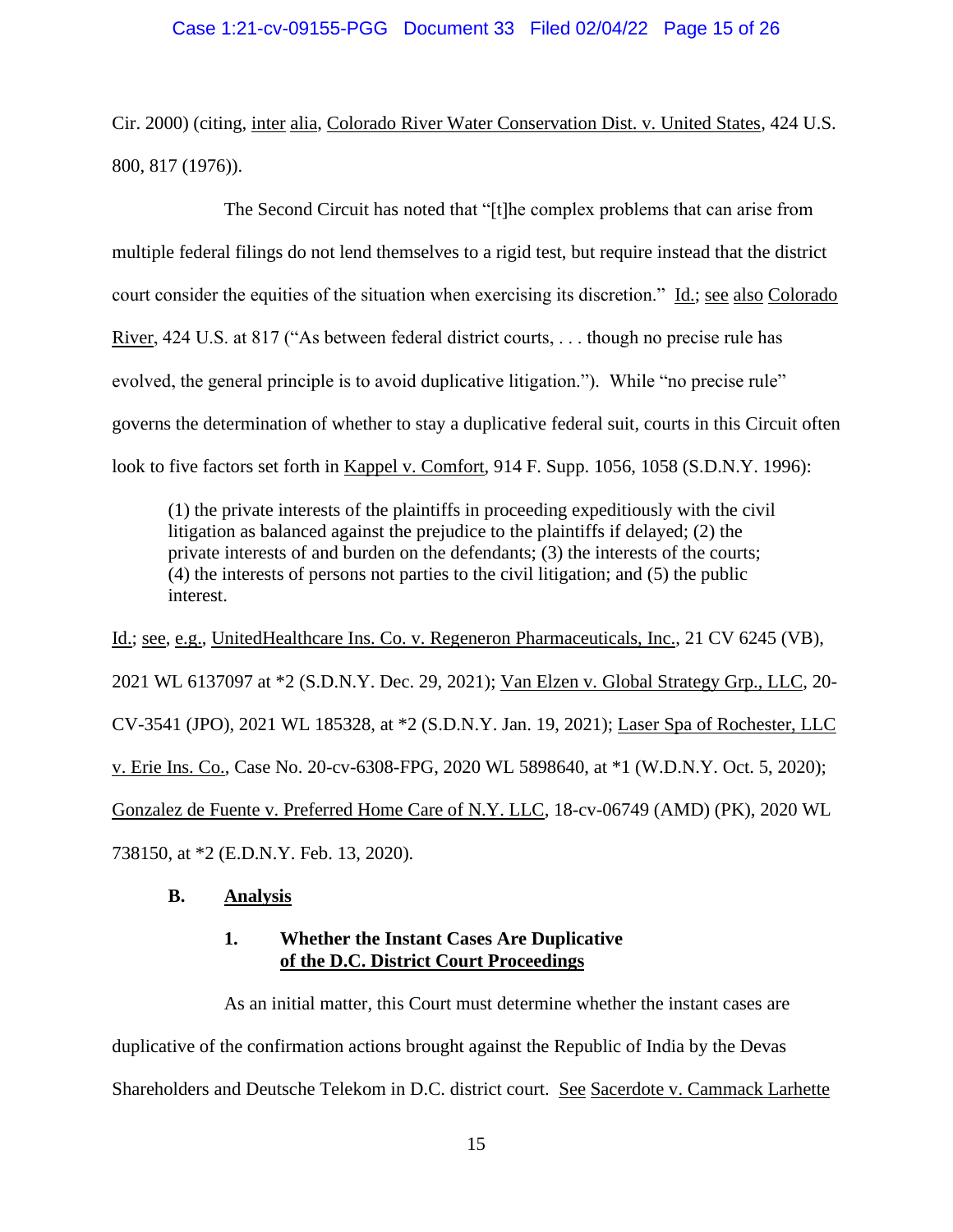Advisors, LLC, 939 F.3d 498, 504 (2d Cir. 2019) (noting that where a stay is premised on duplicative litigation, "'the [other] case must be the same'" (quoting The Haytian Republic, 154 U.S. 118, 124 (1894))).

Plaintiffs argue that the instant proceedings are not duplicative of the D.C. actions because they allege that Air India is the alter ego of the Republic of India, an issue that "is not relevant to, and will not be resolved in, the D.D.C. proceeding[s]." (Devas Shareholders Opp. Br. (Devas Dkt. No. 35) at 12; see also Pet. Opp. Br. (Deutsche Telekom Dkt. No. 28) at 17 ("The crux of the present action is to enforce an arbitral award against Air India as an alter ego of India, a claim that is entirely absent from the D.D.C. Action." (emphasis in original))) But Plaintiffs' alter ego theory is premised on the notion that Air India is legally indistinct from the Republic of India, and the instant actions are thus simply another means by which to enforce the foreign arbitration awards against the Republic of India.

Indeed, in order to circumvent the protections provided by the FSIA, Plaintiffs rely on the Republic of India's conduct to establish exceptions to sovereign immunity under the FSIA – the very same issue pending in the D.C. district court actions. (See Cmplt. (Devas Dkt. No. 1) ¶ 16 (alleging that Air India is "not entitled to immunity in an action to enforce an arbitration agreement because India has waived that immunity by agreeing to the [New York Convention]"); id. (alleging that Air India "is not immune under  $\S 1605(a)(6)$  [of the FSIA] from an action to enforce an arbitral award governed by the New York Convention" – that is, the award by The Hague Tribunal against the Republic of India); Pet. (Deutsche Telekom Dkt. No. 1)  $\P$  18 (alleging that "Air India is not immune because its <u>alter ego</u>, India, is a party to the New York Convention"); id. (alleging that Air India is not immune under  $\S$  1605(a)(6) of the FSIA because the action is one to enforce the Geneva Tribunal arbitration award against the Republic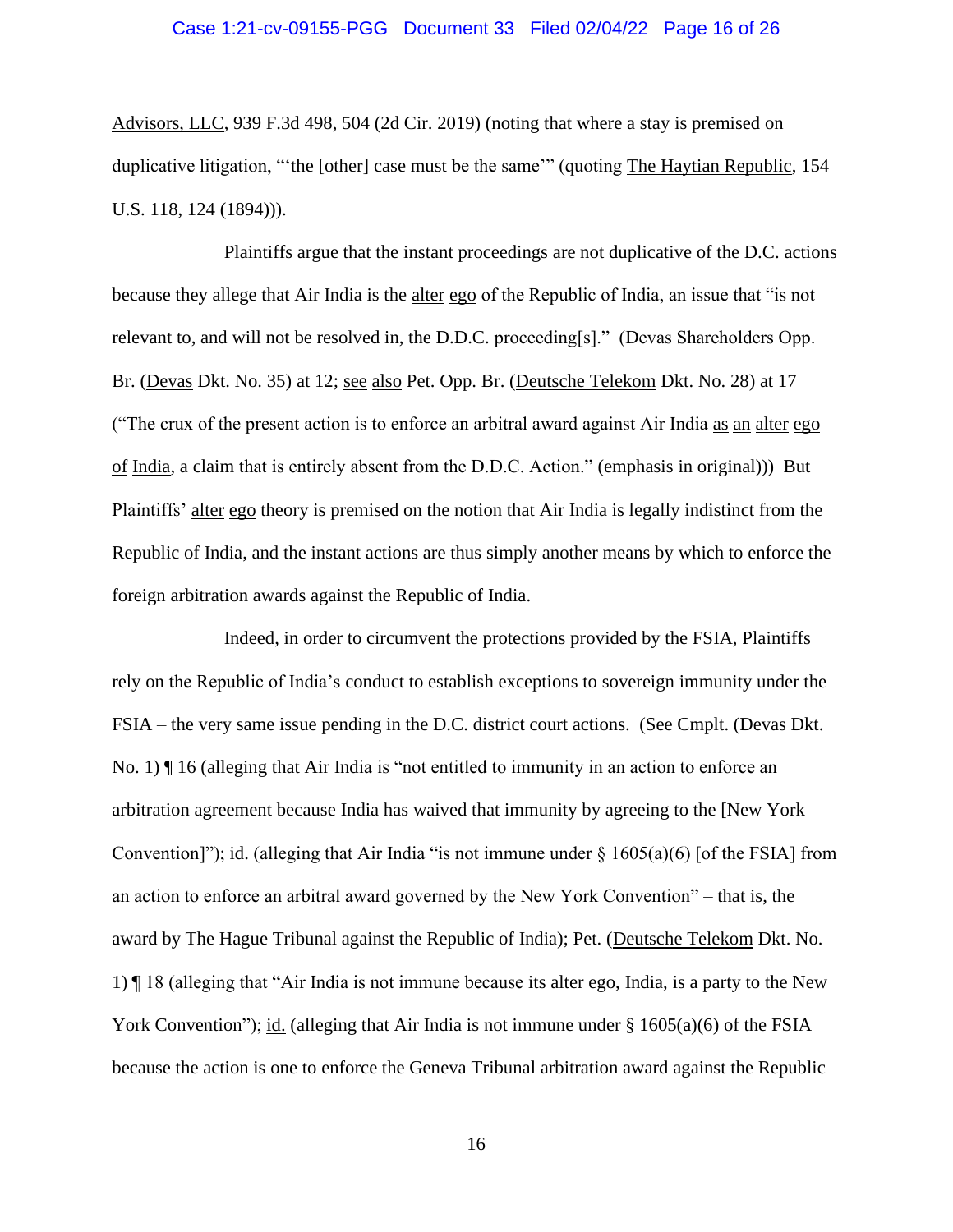# Case 1:21-cv-09155-PGG Document 33 Filed 02/04/22 Page 17 of 26

of India)) Accordingly, the D.C. district court actions will address the same underlying subject matter jurisdiction issue that Air India intends to raise in a motion to dismiss here: whether the Republic of India is immune from suit under the FSIA.<sup>7</sup>

Plaintiffs further suggest that CBF Indústria de Gusa S/A v. AMCI Holdings, Inc., 850 F.3d 58 (2d Cir. 2017), supports their argument that multiple and duplicative enforcement proceedings should proceed simultaneously. (See Devas Shareholders Opp. Br. (Devas Dkt. No. 35) at 9-10; Pet. Opp. Br. (Deutsche Telekom Dkt. No 28) at 16-17) In CBF, the district court had dismissed an action to "enforce" a foreign arbitration award under the New York Convention on the grounds that the plaintiffs "were required to confirm the award prior to seeking enforcement of that award." CBF, 850 F.3d at 68. The Second Circuit reversed, holding that "the New York Convention and its implementing legislation in Chapter 2 of the FAA envision a single-step process for reducing a foreign arbitral award to a domestic judgment." Id. at 72 (quotation marks and citation omitted).

Acknowledging that, under CBF, Plaintiffs are not required to separately confirm the awards of The Hague Tribunal and the Geneva Tribunal before seeking their enforcement in the United States, CBF sheds no light on whether this Court should stay actions that are largely duplicative of ongoing proceedings before another federal district court, in which motions to dismiss are pending addressing the same subject matter jurisdiction issues that have been raised

 $7$  Although the instant cases involve an additional FSIA exception not at issue in the D.C. district court actions – the applicability of the "commercial activity" exception set forth in 28 U.S.C. § 1605(a)(2) (see Cmplt. (Devas Dkt. No. 1) ¶ 16; Pet. (Deutsche Telekom Dkt. No. 1) ¶ 18) – this circumstance does not change the fact that any motion to dismiss premised on the FSIA would be largely duplicative of those currently pending before the D.C. district court.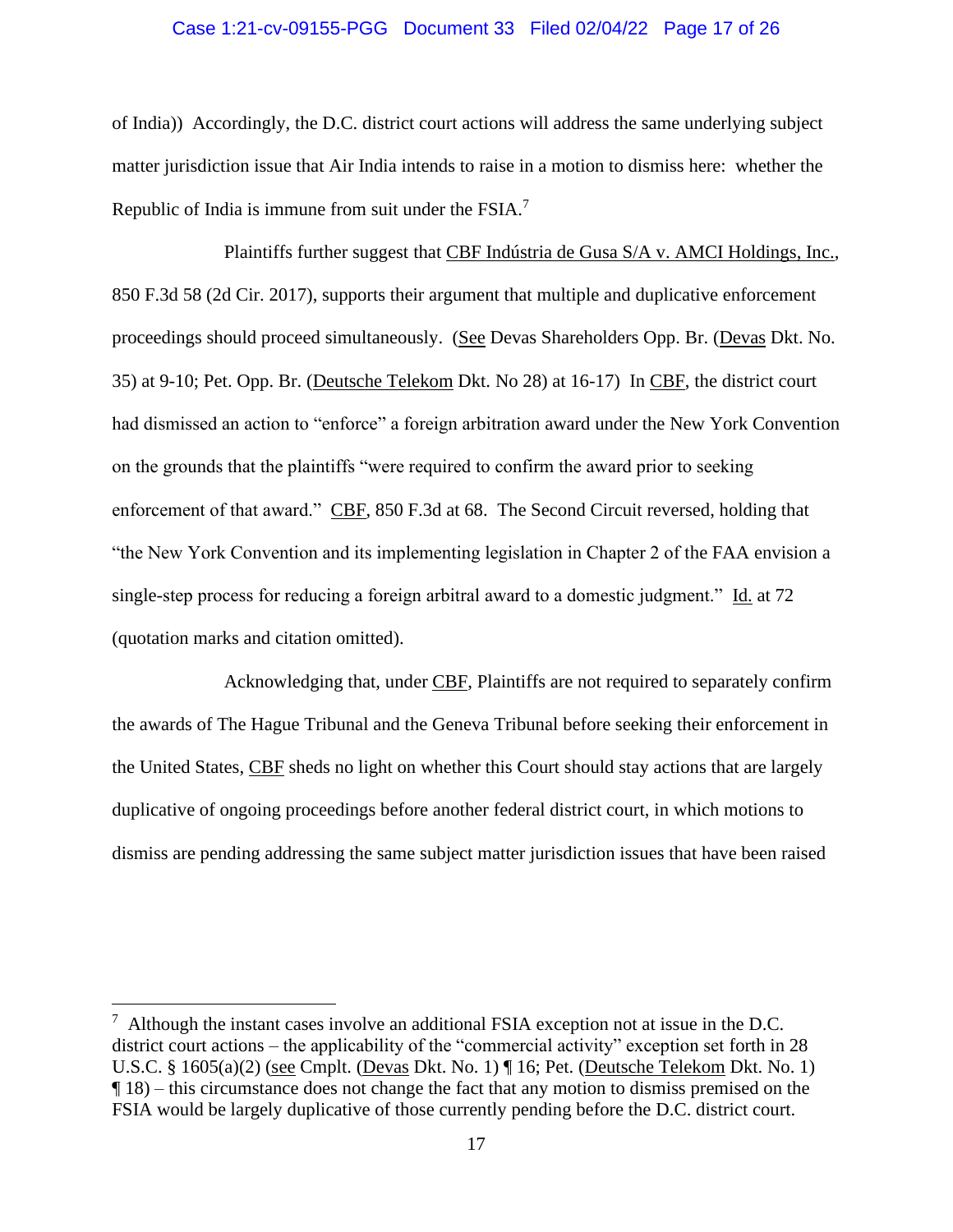# Case 1:21-cv-09155-PGG Document 33 Filed 02/04/22 Page 18 of 26

here. That issue turns not on the New York Convention, but instead on this Court's inherent authority to control its docket and to discourage duplicative litigation.<sup>8</sup>

The Court concludes that the instant cases are duplicative of Plaintiffs' confirmation proceedings in the D.C. district court. The relief Plaintiffs seek here is, at its core, the same relief they seek in the D.C. actions: a judgment recognizing and enforcing the final arbitration awards issued by The Hague Tribunal and the Geneva Tribunal against the Republic of India. (Compare Cmplt. (Devas Dkt. No. 1) at 44; Pet. (Deutsche Telekom Dkt. No. 1) at 63- 64, with CC/Devas (Mauritius) Ltd v. Republic of India, 21 Civ. 106 (RCL), Pet. (Dkt. No. 1) at 32 (D.D.C. Jan. 13, 2021); Deutsche Telekom AG v. Republic of India, 21 Civ. 1070 (RJL), Pet. (Dkt. No. 1) at 34 (D.D.C. Apr. 19, 2021)) The fact that Plaintiffs assert alter ego theories here and request declaratory relief does not negate the overlapping nature of the proceedings, including Plaintiffs' near identical theories of subject matter jurisdiction.

Accordingly, this Court will go on to "consider the equities of the situation" to determine whether a stay is warranted. Curtis, 226 F.3d at 138.

<sup>&</sup>lt;sup>8</sup> Plaintiffs similarly argue that Air India has not satisfied the requirements for adjourning enforcement proceedings under the New York Convention, and that accordingly its motions for a stay should be denied. (See Devas Shareholders Opp. Br. (Devas Dkt. No. 35) at 10-11; Pet. Opp. Br. (Deutsche Telekom Dkt. No. 28) at 17) This Court's inherent authority to stay duplicative proceedings is independent of whether it is authorized to grant a stay under the New York Convention, however. See Hulley Enter. Ltd. v. Russian Federation, 211 F. Supp. 3d 269, 276-77, 280-86 (D.D.C. 2016) (analyzing whether a stay should be granted pursuant to the court's inherent authority even though "the [c]ourt [was] not in a position to issue a stay pursuant to the New York Convention"); Hewlett-Packard Co., Inc. v. Berg, 61 F.3d 101, 105-06 (1st Cir. 1995) (holding that "a district court may grant a stay in circumstances other than those authorized in Article VI" of the New York Convention, such as when there is a "related proceeding [pending] in another tribunal"); cf. WorldCrisa Corp. v. Armstrong, 129 F.3d 71, 76 (2d Cir. 1997) (recognizing that "district courts, despite the inapplicability of the FAA, may stay a case pursuant to 'the power inherent in every court to control the disposition of the causes on its docket with economy of time and effort for itself, for counsel, and for litigants'" (quoting Nederlandse, 339 F.2d at 441)).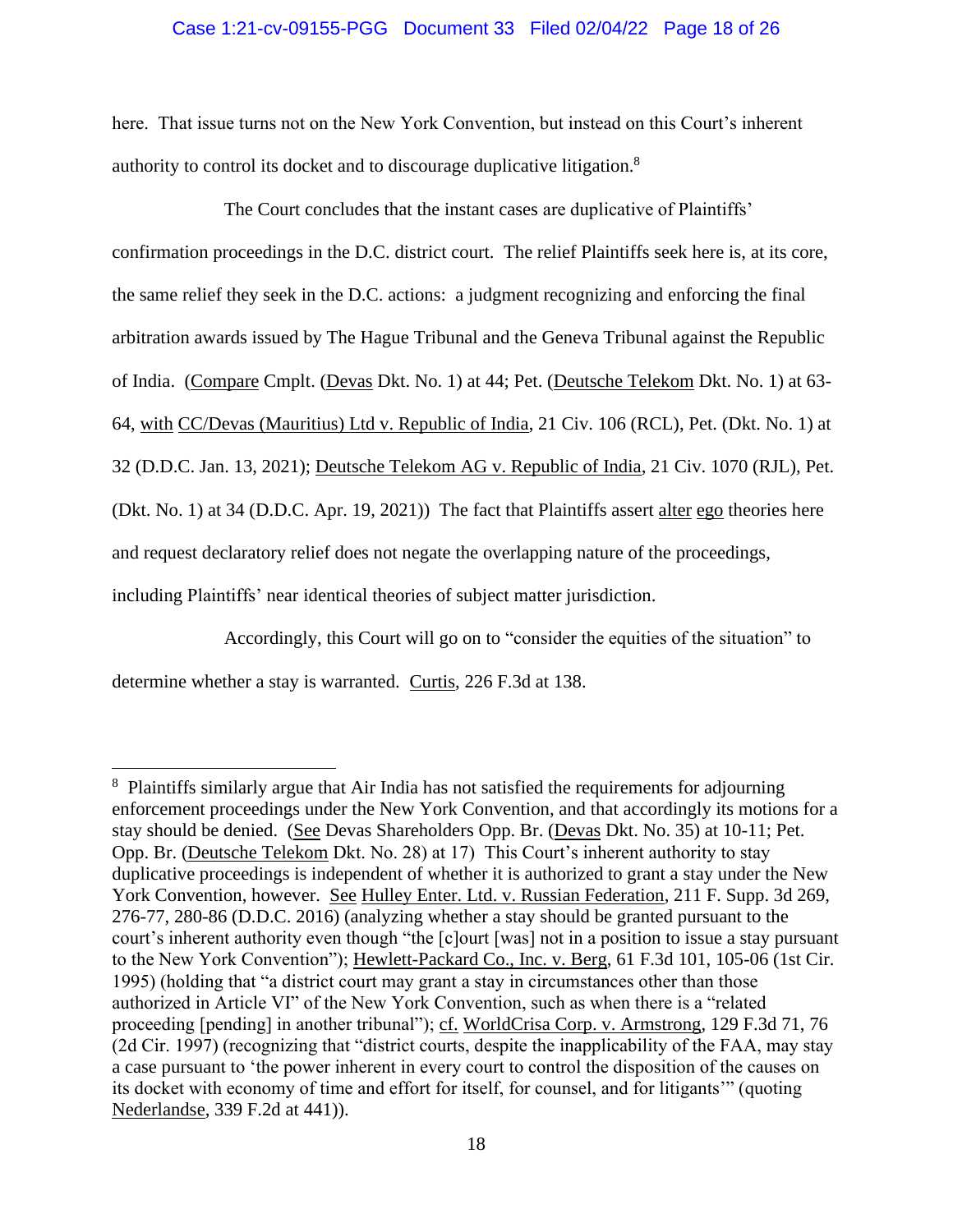# **2.** *Kappel* **Factors**

# **a. Potential Prejudice to Air India**

A "baseline presumption of immunity from suit" is afforded to an agency or instrumentality of a foreign state under the FSIA. Federal Republic of Germany v. Philipp, 141 S. Ct. 703, 709 (2021); see 28 U.S.C. § 1603(a) (defining "foreign state" under the FSIA to include "an agency or instrumentality of a foreign state"); Peninsula Asset Mgmt. (Cayman) Ltd. v. Hankook Tire Co., Ltd., 476 F.3d 140, 143-44 (2d Cir. 2007) (affirming immunity of company created and supervised by Korean government as an "organ" of the state). Consistent with this presumption of immunity, the Second Circuit has instructed that – in cases implicating the FSIA – discovery before subject matter jurisdiction has been established "'should be ordered circumspectly and only to verify allegations of specific facts crucial to an immunity determination.'" EM Ltd. v. Republic of Argentina, 473 F.3d 463, 486 (2d Cir. 2007) (quoting First City, Texas-Houston, N.A. v. Rafidain Bank, 150 F.3d 172, 176 (2d Cir. 1998)).

In the D.C. actions, the Republic of India has filed motions to dismiss in which it contends that it is immune from suit under the FSIA. Were the D.C. courts to conclude in the D.C. actions that the Republic of India is protected by the FSIA, and were this Court to conclude that Air India is a creature of the Republic of India, the rulings of the D.C. courts might well have a profound effect on the instant actions.

And were this Court to simultaneously consider the subject matter jurisdiction and FSIA issues while motions to dismiss predicated on these same issues are pending in the D.C. courts, there is an obvious risk of inconsistent or conflicting rulings.

Given the strong presumption of immunity afforded by the FSIA, and the possibility that the D.C. court's resolution of the pending motions to dismiss could have a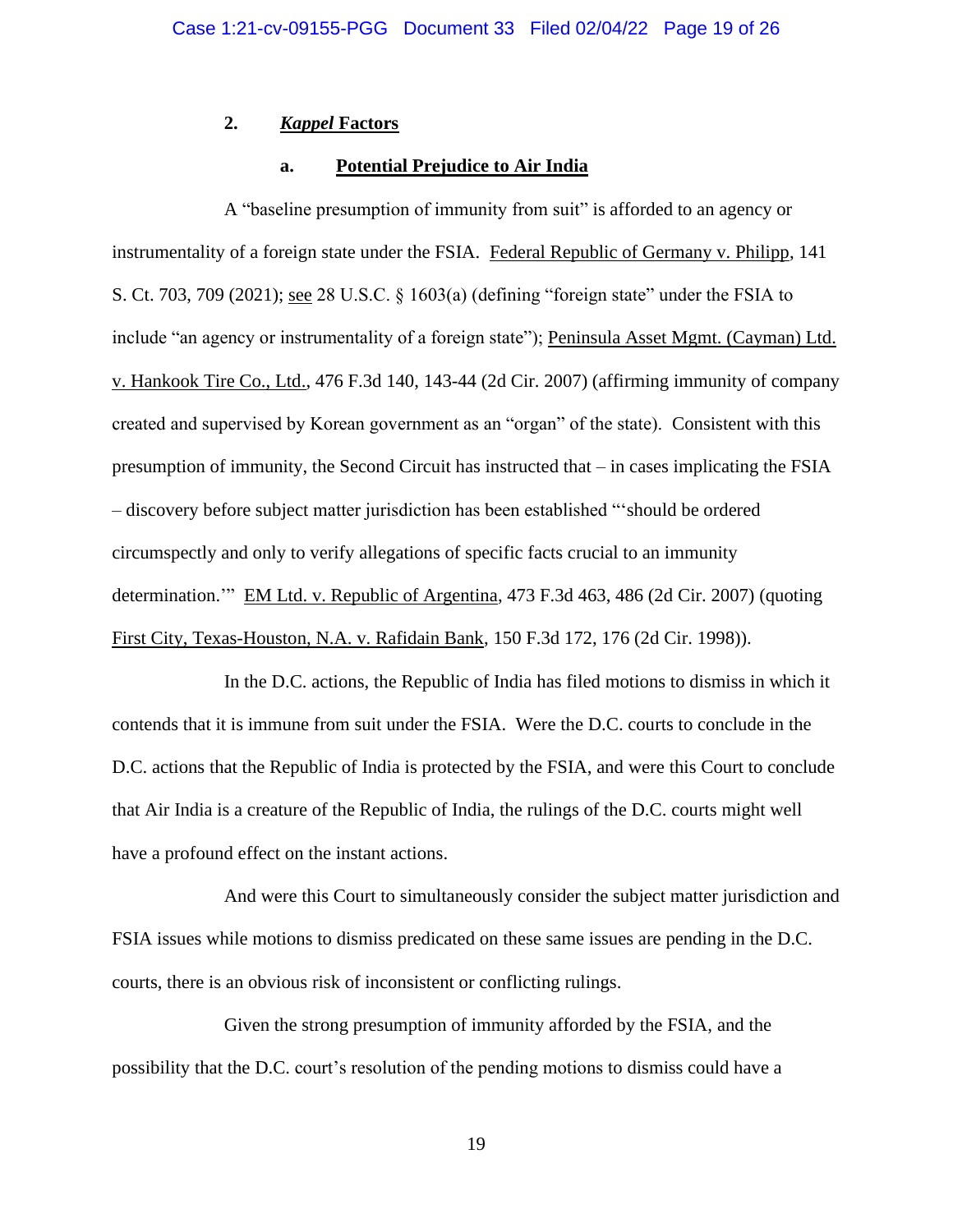## Case 1:21-cv-09155-PGG Document 33 Filed 02/04/22 Page 20 of 26

profound effect on the viability of the instant actions, the prejudice to defendant factor weighs in favor of a stay until the D.C. courts have resolved the pending motions to dismiss. Cf. Royal Park Inv. SA/NV v. Deutsche Bank Nat'l Tr. Co., 17-CV-5916 (AJN), 2018 WL 3849840, at \*3 (S.D.N.Y. Aug. 10, 2018) ("[W]hile it is not necessarily the case that resolution here would involve a duplicative determination, the probability that it might outweighs the negligible prejudice [the plaintiff] would suffer from any delay . . . ." (emphasis in original)).

# **b. Potential Prejudice to Plaintiffs**

As discussed above, on January 27, 2022, a transaction in which the Republic of India sold Air India to a private party was consummated. (See Jan. 27, 2022 Air India Ltr. (Devas Dkt. No. 48; Deutsche Telekom Dkt. No. 30) at 1) While Plaintiffs contend that discovery is urgently needed in light of the sale – given Air India's claim that the sale moots Plaintiffs' claims – Plaintiffs' arguments regarding urgency are significantly undermined by Plaintiffs' representations that the sale of Air India does not moot their claims. Plaintiffs argue that, "[i]f Air India is found to be India's alter ego as of the time of the arbitral award[s], Air India's transfer would be subject to [Plaintiffs'] claims, and the new owner will take control of Air India with notice of [Plaintiffs'] claim on a portion of its assets." (Devas Shareholders Br. (Devas Dkt. No. 30) at 8; see also Pet. Br. (Deutsche Telekom Dkt. No. 24) at 10 ("Air India cannot simply nullify its accrued liability because its ultimate ownership is transferred to a potentially bona fide third party, thereby destroying the original alter ego relationship."))

This Court cannot resolve on the current record what effect the sale of Air India will have on Plaintiffs' claims. But Plaintiffs contend that the sale simply results in Air India's liability being passed on to Tata Sons. This argument significantly undermines Plaintiffs' assertion that a temporary stay of these proceedings will cause them irreparable harm.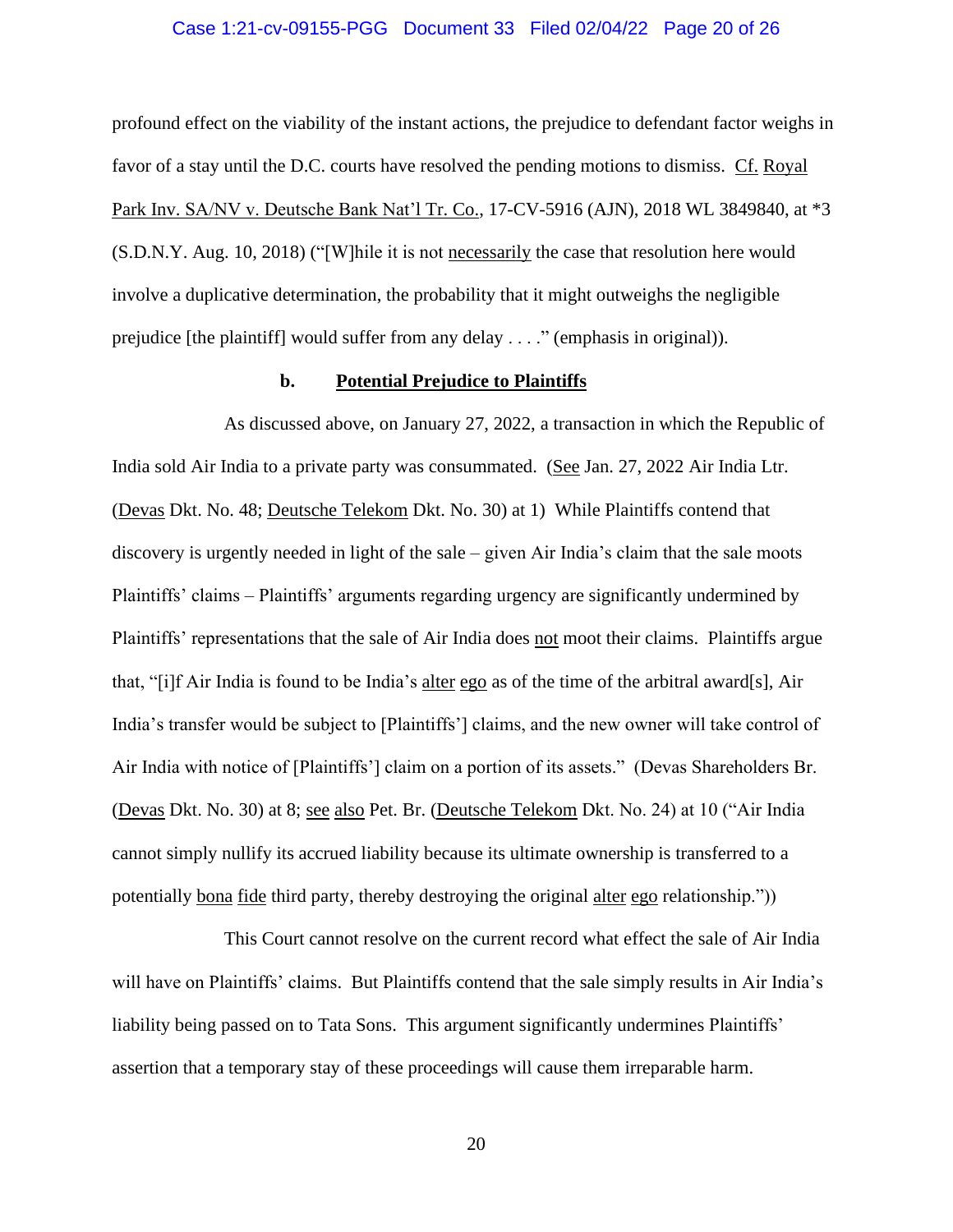# Case 1:21-cv-09155-PGG Document 33 Filed 02/04/22 Page 21 of 26

A temporary stay is also not likely to complicate discovery or result in the loss of discoverable material. Before the sale of Air India was consummated, Plaintiffs argued that "Air India's new owners may lack knowledge of document location, inventory, and legacy operations," and that "[t]here may be a change in key leadership and personnel, including current managers who may leave the jurisdiction altogether, such that crucial information that could be gained through discovery now . . . will be lost after the sale." (Pet. Br. (Deutsche Telekom Dkt. No. 24) at 18; see also Devas Shareholders Br. (Devas Dkt. No. 30) at 24 (arguing that a "transfer of control may make jurisdictional discovery difficult or impossible"))

Now that the sale has been completed, Plaintiffs continue to argue that the sale will impede discovery. Deutsche Telekom contends that "the closing of the transaction here only compounds the risk that evidence, especially witnesses able to testify about Air India's alter ego status, will be lost or rendered inaccessible due to the change of corporate control." (Jan. 31, 2022 Pet. Ltr. (Deutsche Telekom Dkt. No. 32) at 1) And the Devas Shareholders argue that "expedition of discovery is all the more appropriate now given the concerns that Plaintiffs previously noted – i.e. uncertainty about the disposition of documents and witnesses – which are heightened now that the transaction has closed." (Jan. 31, 2022 Devas Shareholders Ltr. (Devas Dkt. No. 52) at 2)

Plaintiffs' arguments are speculative. They have not demonstrated that the sale of Air India will cause Air India not to meet its discovery obligations. Indeed, Air India has represented that its "documents are preserved pursuant to a litigation hold," and "a condition of sale requires the new owner to retain all current Air India employees for at least one year." (Air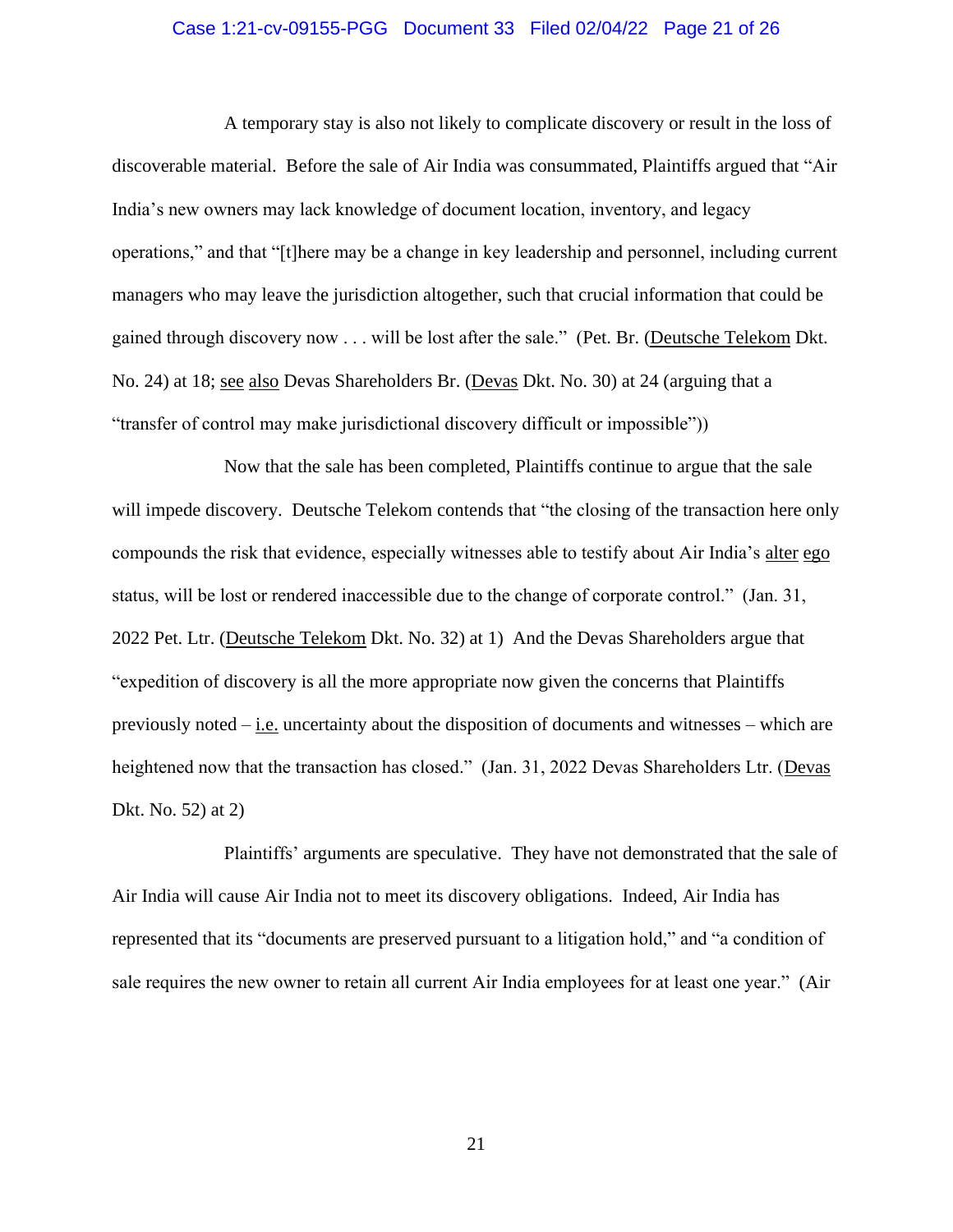India Br. (Devas Dkt. No. 33) at 22) Such measures will help ensure that relevant documents are not lost or misplaced during the pendency of any stay.<sup>9</sup>

Plaintiffs have not demonstrated that they will suffer prejudice if a stay is granted.

# **c. Interests of the Courts**

As discussed above, the issues raised in the Republic of India's motions to

dismiss in the D.C. actions substantially overlap with the issues that this Court would have to

decide in connection with Air India's motions to dismiss for lack of subject matter jurisdiction.

In the instant actions, Plaintiffs have invoked three exceptions to sovereign

immunity under the FSIA: the "waiver" exception set forth in 28 U.S.C. § 1605(a)(1); the

"commercial activity" exception set forth in 28 U.S.C. § 1605(a)(2); and the "arbitration"

exception set forth in 28 U.S.C. § 1605(a)(6).<sup>10</sup> (See Cmplt. (Devas Dkt. No. 1) ¶ 16; Pet.

(Deutsche Telekom Dkt. No. 1) ¶ 18)

<sup>&</sup>lt;sup>9</sup> Deutsche Telekom argues that "[t]he change of control also implicates the disposition of Air India's U.S. assets and thus Deutsche Telekom's eventual ability to enforce a judgment against those assets." (Jan. 31, 2022 Pet. Ltr. (Dkt. No. 32) at 1-2) To the extent that Deutsche Telekom suggests that it might seek pre-judgment attachment of Air India's assets in the United States in order to preempt any prejudice that could result from the privatization of Air India (see Nov. 9, 2021 Pet. Ltr. (Deutsche Telekom Dkt. No. 10) at 1 (previewing motion for pre-judgment attachment); but see (Pet. Br. (Deutsche Telekom Dkt. No. 24) at 7) (stating that discovery is necessary before Deutsche Telekom can "take a view as to whether it is appropriate to seek prejudgment attachment")), Deutsche Telekom has not explained why discovery in aid of such a motion should be permitted before the Court has concluded that it has subject matter jurisdiction under the FSIA. See EM Ltd., 473 F.3d at 486 (before a court has made an immunity determination, discovery is appropriate "only to verify allegations of specific facts crucial to an immunity determination" (quotation marks and citation omitted)).

 $10$  In a January 31, 2022 letter filed after the transaction with Tata Sons closed, the Devas Shareholders raise a new argument: that, as a now-private entity, Air India is barred from asserting sovereign immunity, as it is no longer an instrumentality of the Republic of India. (Jan. 31, 2022 Devas Shareholders Ltr. (Devas Dkt. No. 52) at 2) This new argument merely highlights the need to bring order to this litigation. No useful purpose is served in this Court hearing seriatim motions to dismiss – and considering seriatim arguments in opposition – whether the motions to dismiss are premised on mootness, sovereign immunity, or another ground. Given the motions to dismiss pending in the D.C. district courts concerning India's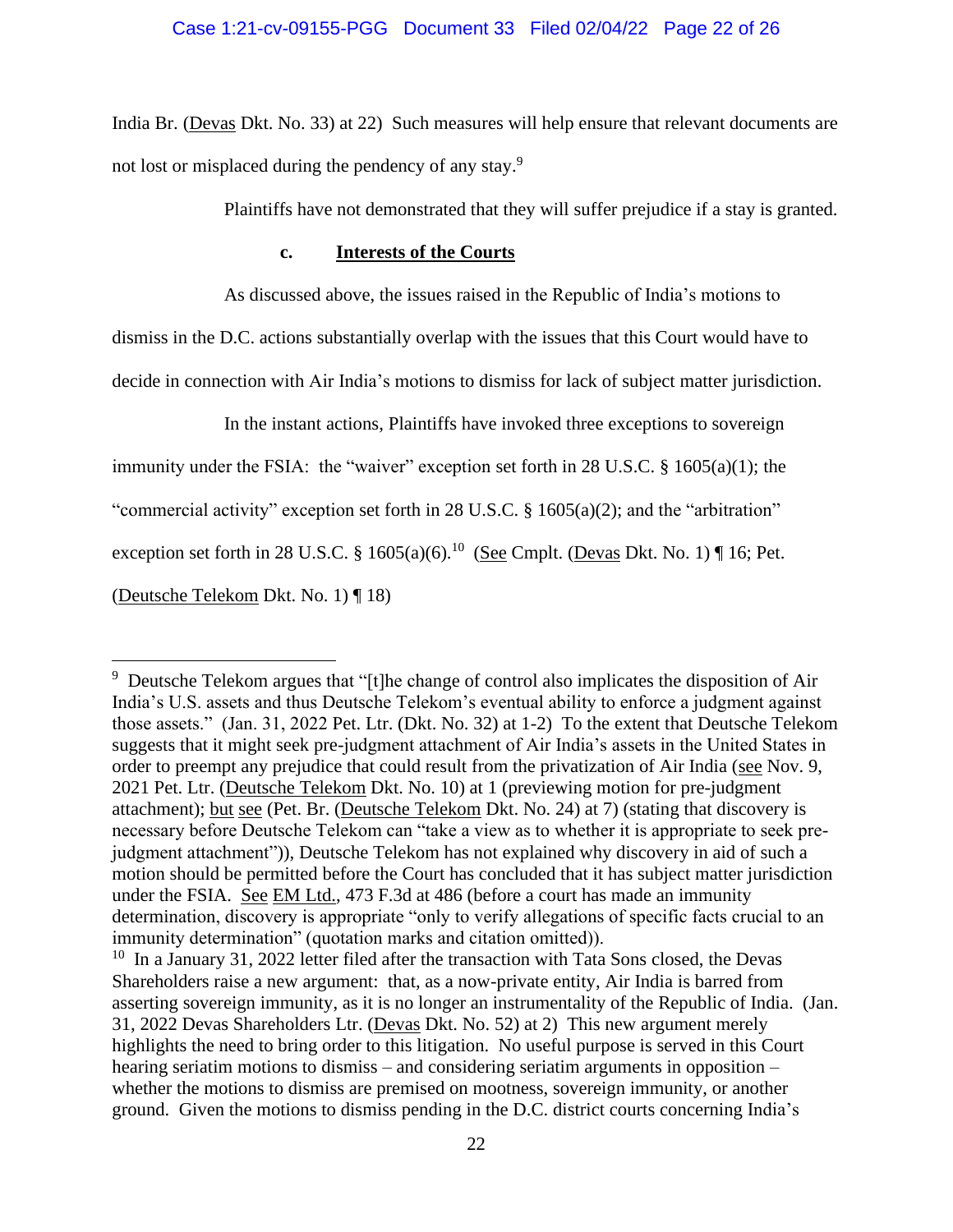# Case 1:21-cv-09155-PGG Document 33 Filed 02/04/22 Page 23 of 26

Two of these exceptions have been invoked by Plaintiffs in the D.C. actions. See CC/Devas (Mauritius) Ltd v. Republic of India, 21 Civ. 106 (RCL), Pet. (Dkt. No. 1) ¶ 17 (D.D.C. Jan. 13, 2021) (invoking 28 U.S.C. § 1605(a)(1), (a)(6)); Deutsche Telekom AG v. Republic of India, 21 Civ. 1070 (RJL), Pet. (Dkt. No. 1) ¶ 12 (D.D.C. Apr. 19, 2021) (same). Because the applicability of these asserted exceptions is – in both the instant actions and the D.C. actions – premised on the Republic of India's conduct, this Court and the D.C. courts will be required to undertake virtually identical analyses concerning application of the FSIA.

Because the D.C. courts' rulings may have a profound effect on the instant cases, a stay is appropriate. See, e.g., Credit Suisse Sec. (USA) LLC v. Laver, 18 Civ. 2920 (AT), 2019 WL 2325609, at \*3 (S.D.N.Y. May 29, 2019) ("A stay may be appropriate in cases where another proceeding is pending and may 'bear upon [the action for which a stay is sought], even if such proceedings are not necessarily controlling of the action that is to be stayed.'" (quoting La Sala v. Needham & Co., Inc., 399 F. Supp. 2d 421, 427 (S.D.N.Y. 2005))).

Given that resolution of the Republic of India's motions to dismiss in the D.C. actions may narrow or clarify FSIA issues in the instant actions, staying the instant actions until those motions have been decided will serve the "interests of the courts by promoting judicial efficiency and minimizing the possibility of conflicts between different courts." Catskill Mountains Chapter of Trout Unlimited, Inc. v. U.S. E.P.A., 630 F. Supp. 2d 295, 304 (S.D.N.Y. 2009) (quotation marks, citations, and alteration omitted).

sovereign immunity, judicial efficiency is best served by staying the instant cases until those motions are resolved. Cf. In re Air Cargo Shipping Servs., M.D.L. No. 1775, 2007 WL 2071703, at \*1 (E.D.N.Y. July 18, 2007) (considering whether defendants should be permitted to "defer raising the issue of subject matter jurisdiction under the [FSIA]"; noting that "piecemeal, seriatim motions to dismiss will not serve the interests of the parties or the court in the orderly conduct of this litigation").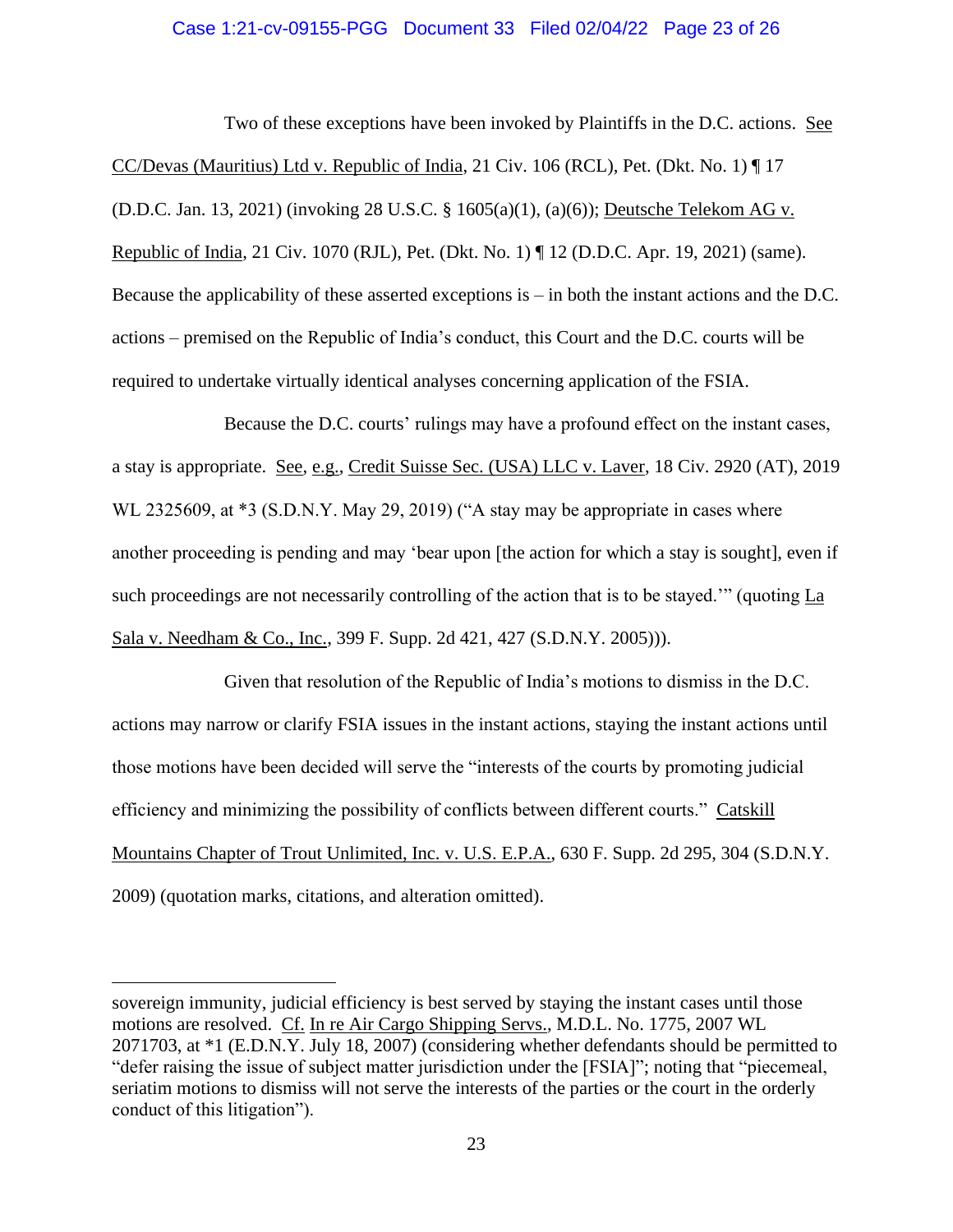# **d. The Public Interest**

As to the public interest, "while the public has an interest in the prompt adjudication of this and all other cases, the public is also not served by wasting of judicial resources." Royal Park Inv. SA/NV, 2018 WL 3849840, at \*3; see also Readick v. Avis Budget Grp., Inc., No. 12 Civ. 3988 (PGG), 2014 WL 1683799, at \*6 (S.D.N.Y. Apr. 28, 2014) ("Considerations of judicial economy are frequently viewed as relevant to the public interest, and, as noted, they weigh against the investment of court resources that may prove to have been unnecessary." (quotation marks, citations, and alteration omitted)); Catskill Mountains Chapter of Trout Unlimited, Inc., 630 F. Supp. 2d at 306 ("By conserving judicial resources, a stay will serve not only the interest of the courts, but also the interests of the Parties, the nonparties, and the public in an orderly and efficient use of judicial resources." (quotation marks and citation omitted)).

The Court concludes that the public interest factor favors a stay, because it will avoid the waste of judicial resources. $<sup>11</sup>$ </sup>

\* \* \*

Having considered the Kappel factors, the Court concludes that they all favor the issuance of a stay.

# **3. Length of Stay**

The Republic of India's motions to dismiss were fully briefed as of October 4, 2021, in the Devas Shareholders' D.C. action, and fully briefed as of November 12, 2021, in Deutsche Telekom's D.C. action. See CC/Devas (Mauritius) Ltd v. Republic of India, 21 Civ. 106 (RCL), Briefing Schedule Order (Dkt. No. 30) (D.D.C. Oct. 1, 2021); Deutsche Telekom

<sup>&</sup>lt;sup>11</sup> Plaintiffs and Air India have not addressed the interests of third parties.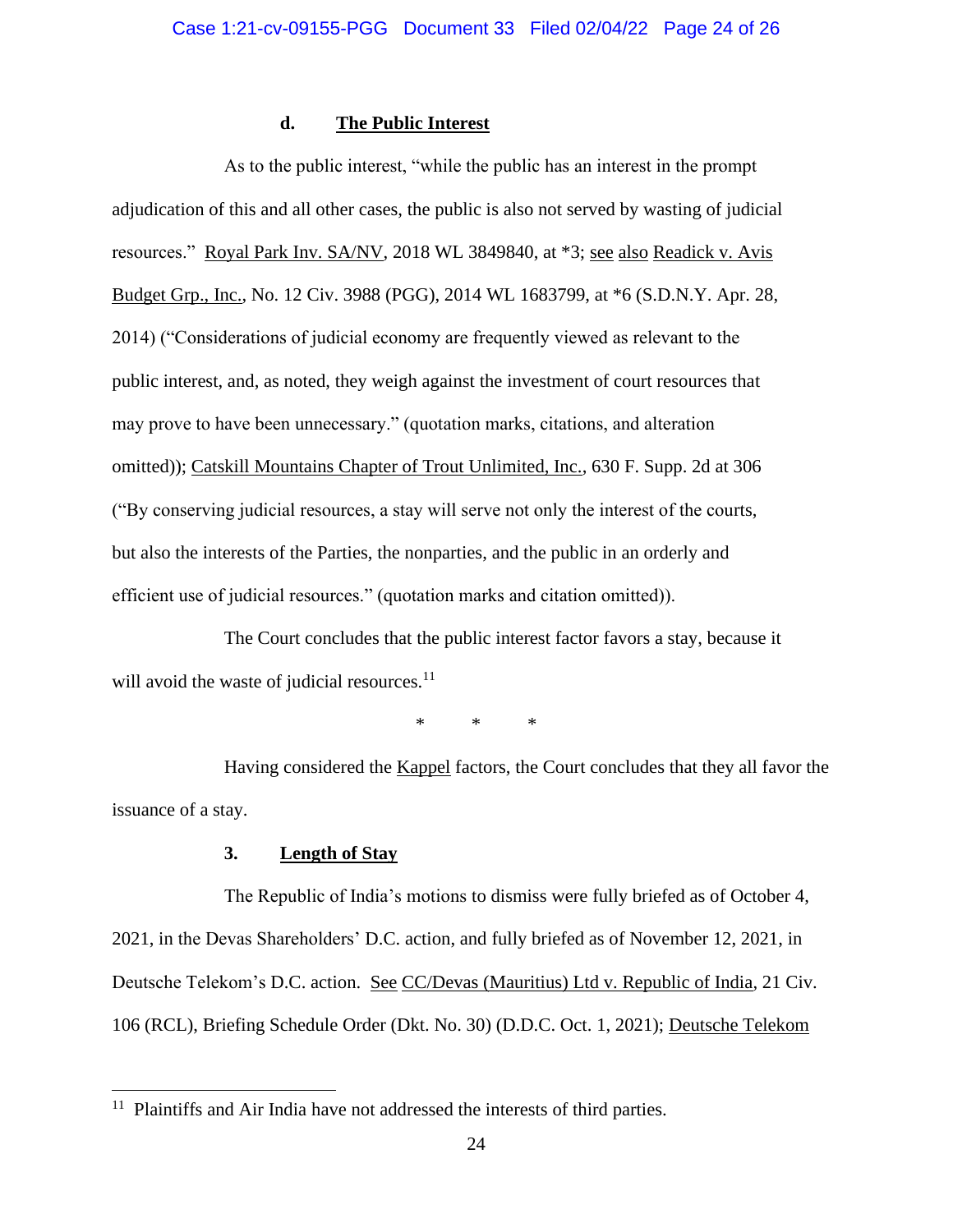AG v. Republic of India, 21 Civ. 1070 (RJL), Briefing Schedule Minute Order (D.D.C. Oct. 26, 2021). The D.C. district courts will resolve the Republic of India's motions in due course.

A stay of the instant cases will remain in effect until those courts issue their decisions. This Court cannot predict how the motions to dismiss will be resolved. To the extent that any party believes that a continued stay is necessary after decisions have been issued concerning the motions to dismiss, they may apply for such relief.<sup>12</sup>

#### **CONCLUSION**

For the reasons stated above, these actions are stayed until the Republic of India's motions to dismiss in the D.C. actions have been resolved. Air India's motions to stay discovery (Air India Mot. (Devas Dkt. No. 32); Air India Mot. (Deutsche Telekom Dkt. No. 25)) are denied as moot. Plaintiffs' motions for expedited discovery (Devas Shareholders Mot. (Devas Dkt. No. 29); Pet. Mot. (Deutsche Telekom Dkt. No. 23) are denied as moot. Air India's request to set a briefing schedule for its motion to dismiss on mootness grounds (Jan. 27, 2022 Air India Ltr. (Devas Dkt. No. 48; Deutsche Telekom Dkt. No. 30) at 1) is denied.

The parties will file a joint letter every sixty days from the date of this memorandum opinion and order informing the Court of the status of the D.C. actions. The parties will transmit to this Court, within three days, any decision issued by the D.C. courts concerning the pending motions to dismiss.

 $12$  The stay will remain in effect until both motions to dismiss in the D.C. actions are resolved. Because (1) the Republic of India's motions to dismiss were fully briefed within about a month of each other; and (2) the Republic of India's sovereign immunity arguments are virtually identical in the two D.C. actions, it makes sense to extend the stay until both Judge Lamberth and Judge Leon have issued their decisions. To the extent that there is any significant delay between those decisions, any party may raise that issue to the Court.